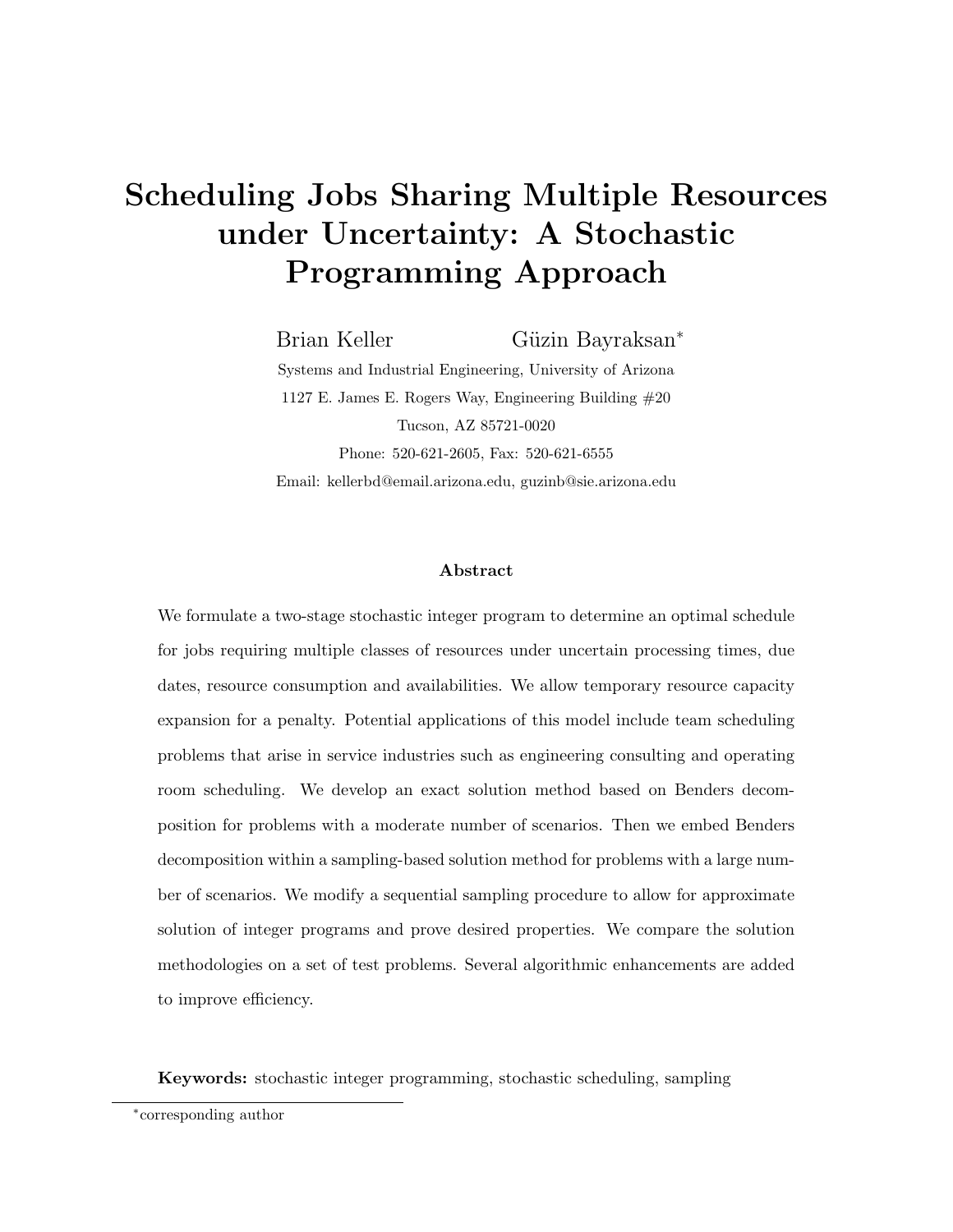# 1 Introduction

We consider the problem of determining a schedule for jobs, each job requiring multiple classes of resources. We refer to this problem as multiple resource constrained scheduling problem (MRCSP). MRCSP arises naturally in many applications. For instance, companies in industries such as consulting and engineering services build teams comprised of people with different skill sets and typically do project based work. In this application, jobs correspond to different projects or products the company is developing, and the multiple resources correspond to people with different skill sets such as electrical and industrial engineers, accountants, managers, or equipment and capital constraints. Another example is operating room scheduling where the jobs correspond to operations to be performed, and the constrained resources correspond to doctors, nurses, anesthesiologists, special equipment, and the operating room. We note that while specific applications can have their own particular side constraints, in this paper, we focus on a general model.

We consider a stochastic version of the MRCSP (SMRCSP). As in real-world scheduling applications, our model allows for uncertain processing times, due dates, resource consumption, and resource availabilities. Each resource class has a capacity, although the capacity can be temporarily expanded for a penalty cost. The temporary expansions are analogous to outsourcing, hiring temporary workers, or renting equipment. Not all resources can be flexible. These hard resource constraints can be enforced by assigning a large penalty cost to the expansion.

Several models and solution approaches have been suggested for stochastic scheduling and typically fit into one of two categories: proactive or reactive scheduling (Aytug et al., 2005). Proactive scheduling constructs a predictive schedule that will perform well under a wide variety of situations. Reactive scheduling, on the other hand, takes place online at the time of job execution incorporating up-to-date information and changing the production schedule as disruptions take place. SMRCSP presented in this paper is proactive.

Closely related to the SMRCSP, stochastic resource constrained project scheduling in-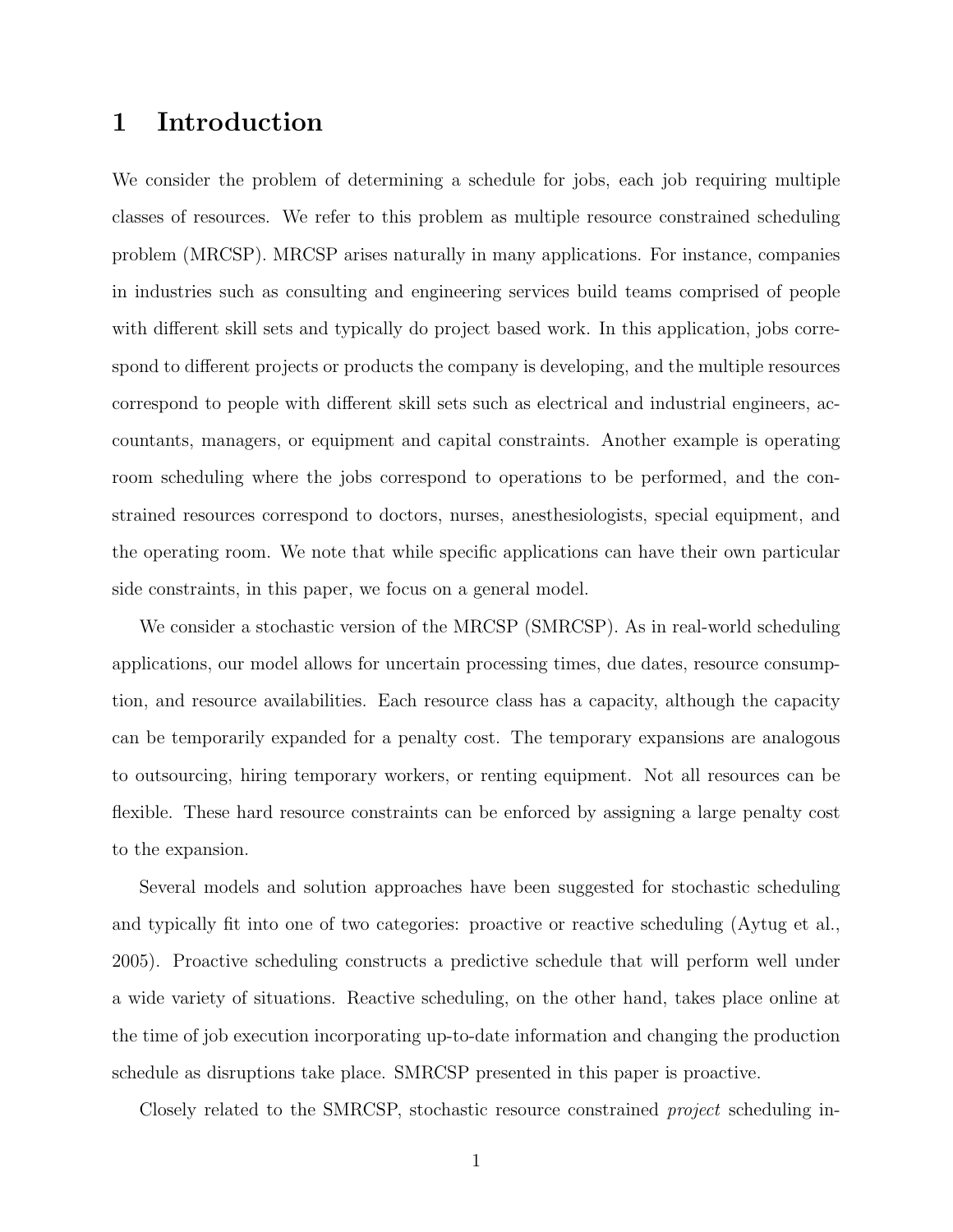corporates precedence constraints on the activities or jobs that must be scheduled in order to complete a project, such as building a bridge. Precedence constraints ensure that certain activities are completed before other activities begin. The version of SMRCSP studied in this paper does not have precedence constraints since the jobs are assumed to be "projects" independent of each other except for shared resources. For instance, in operating room scheduling most patients only have one surgery at a time. There are typically no precedence constraints on the surgeries but rather a collection of independent surgeries that must be scheduled. The single resource constrained scheduling problem *without precedence con*straints has many applications studied in the literature. Chen and Lee (1999) apply the single resource constrained job scheduling problem to berth allocation where shipping vessels may occupy more than one berth for loading and unloading. Other applications include semiconductor circuit design (Lee and Cai, 1999) and management of multiprocessor computer systems (Drozdowski, 1996).

The stochastic resource constrained project scheduling problem with precedence constraints is typically solved in a two phase procedure consisting of first finding a feasible schedule and then strengthening the schedule to make it robust (van de Vonder et al., 2007; Herroelen, 2007). The initial schedule may be found by solving, either exactly or heuristically, the deterministic equivalent obtained by replacing the uncertain parameters with their average values. Schedule strengthening is accomplished by robust resource allocation (Leus and Herroelen, 2004) or by inserting buffer times into the schedule to discourage propagation of schedule disruptions (van de Vonder, 2006). Buffer insertion is similar in spirit to safe scheduling (Baker and Trietsch, 2007), which explicitly recognizes the need for safety time in order to satisfy service level constraints. Although variations of both robust resource allocation and buffer insertion time approaches could be applied to SMRCSP, it is likely the performance would suffer since the search space could not be reduced via precedence constraints. Exact procedures for stochastic resource constrained project scheduling are typically limited to a single resource class and assume exponentially distributed activity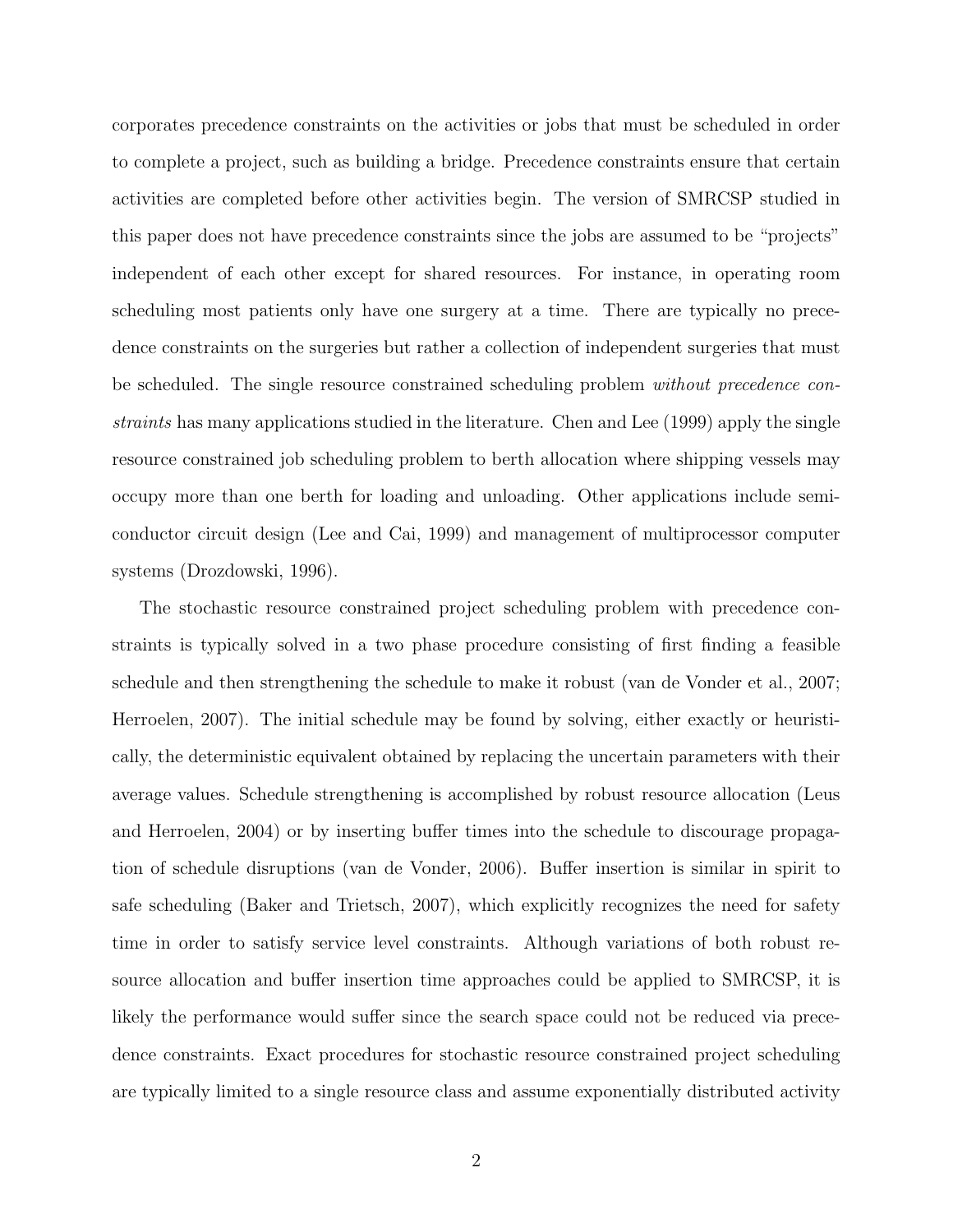duration disruption lengths (Leus and Herroelen, 2004). However, heuristic approaches for the multiple resource constrained versions have been developed (Deblaere et al., 2007). We propose an exact procedure for a general model with multiple resource classes and place only two easily satisfied requirements on processing time distributions, which we describe in Section 2. Further, our algorithm requires only one phase whereas project scheduling algorithms require two phases. Generating the optimal input schedule is still an open question. Our methodology can be applied to problems with any combination of uncertainty in processing times, resource consumption, and resource availability. However, existing algorithms for project scheduling are typically tailored for one type of uncertainty (Herroelen, 2007).

We model SMRCSP using a two-stage stochastic program with recourse and build a proactive and, in the terminology of Herroelen and Leus (2005), quality robust schedule. Stochastic programming has been used rarely in the case of stochastic project or job scheduling (Birge and Dempster, 1996; Denton and Gupta, 2003; Morton and Popova, 2004; Zhu et al., 2007). We use a time-indexed formulation that allows us to consider different objectives (e.g., tardiness, net present value) without any change in solution methodology. The resulting model is amenable to solution via Benders decomposition (Benders, 1962). We also add several algorithmic enhancements to further improve computation times. While this approach works well for problems with a moderate number of scenarios, many real-world applications contain a large number of scenarios making the approach intractable. Therefore, we embed Benders decomposition within a sequential sampling procedure to efficiently obtain high-quality approximate solutions.

The remainder of the paper is organized as follows. Section 2 describes the model formulation. Section 3 discusses exact solution methodology for problems with a moderate number of scenarios and provides results from the computational enhancements. Section 4 presents a Monte Carlo sampling-based solution methodology for problems with a large number of scenarios along with computational results. Section 5 concludes the paper.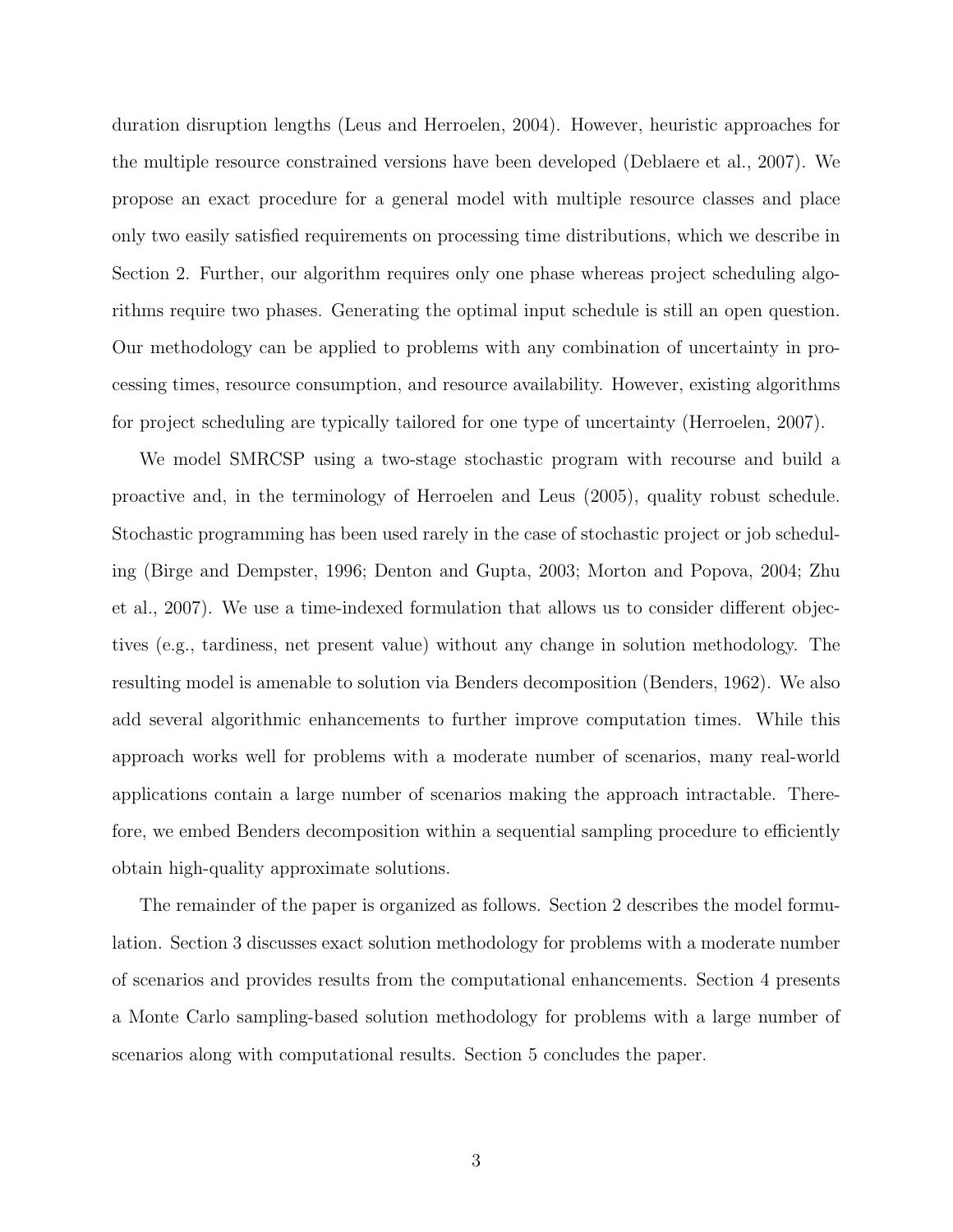### 2 Problem Formulation

We model SMRCSP with a *time-indexed* formulation where time is partitioned into discrete units of time t. We follow the usual convention where period t starts at  $t-1$  and ends at t. Hence, many of the objectives considered below require an adjustment of −1. The time-indexed model offers two strong advantages over other formulations. However, the number of variables is usually much larger than other formulations. The first advantage of the time-indexed formulation is its flexibility. It allows modeling many different scheduling costs without changing the structure of the model, hence, without requiring different solution *algorithms*. Let t be the time period,  $p_j$  be the processing time of job j, and  $d_j$  be the due date of job j. The costs of starting job j in period t,  $c_{jt}$ , can accommodate:

- completion time  $(c_{jt} = t + p_j 1),$
- tardiness  $(c_{jt} = \max\{0, t + p_j d_j 1\}),$
- earliness/tardiness  $(c_{jt} = \max\{-t p_j + d_j + 1, t + p_j d_j 1\}),$
- weighted completion, tardiness, and earliness/tardiness,
- complicated nonlinear contract penalties (set  $c_{jt}$  equal to the penalty cost paid if job j finishes in period  $t + p_j - 1$ ,
- negative of net present value (NPV) of job completions (to "maximize" NPV).

The solution approach of the time-indexed model is independent of these cost structures – a nice property considering that specialized single machine scheduling and resource constrained project scheduling algorithms typically depend on the modeled cost. For instance, changing the objective from minimizing job tardiness to maximizing net present value for resource constrained project scheduling problems requires changing the solution algorithm (Herroelen et al., 1998). The makespan objective can be modeled by introducing a new variable that is the maximum of the completion times of all jobs, which is then minimized. This slightly alters the formulation given below. However, makespan may not be a desirable objective in applications such as scheduling consulting teams to jobs since revenues and costs typically do not depend on the makespan of all consulting jobs.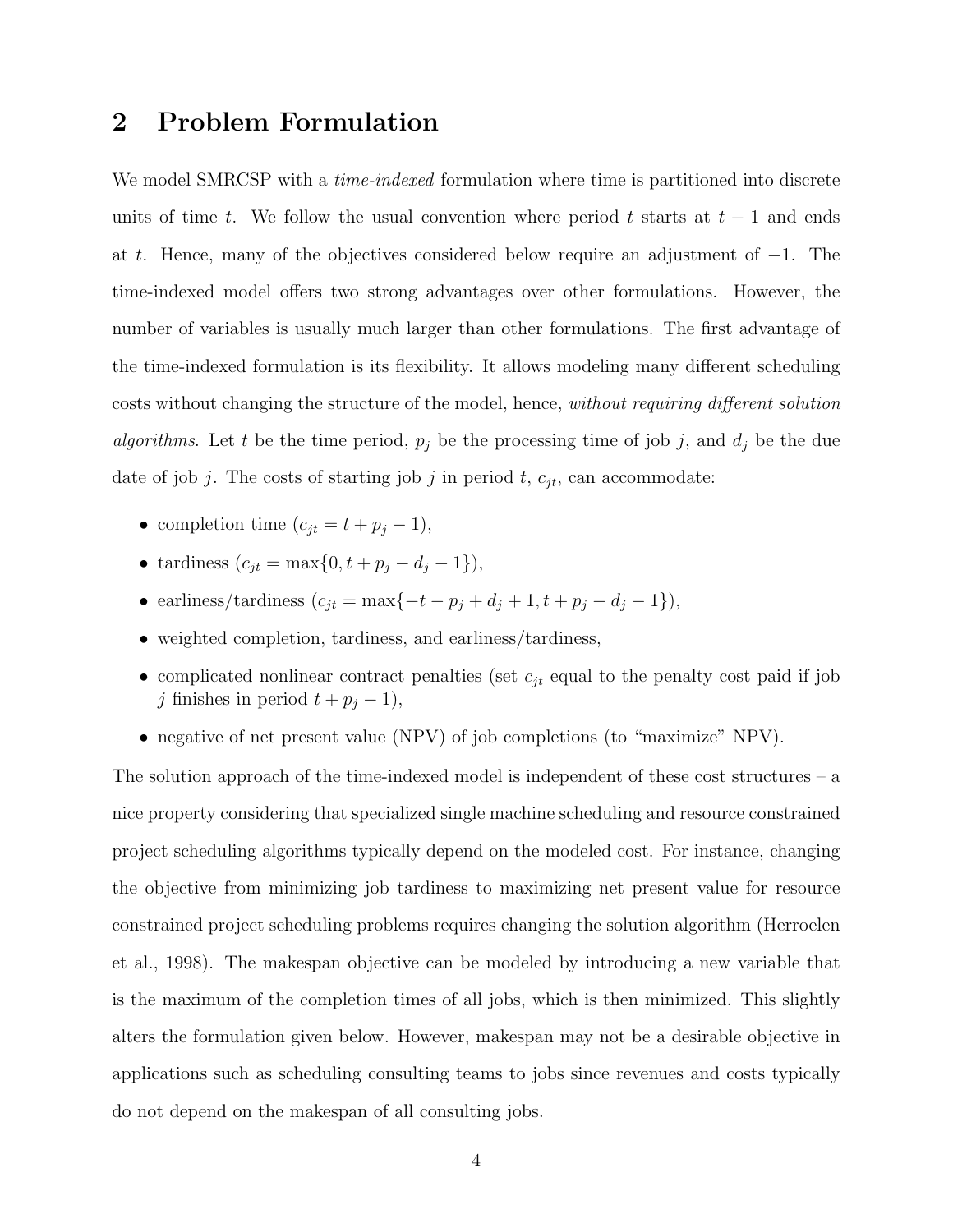The second advantage of the time-indexed formulation is that for several different problem classes, the linear programming (LP) relaxation of the time-indexed formulation provides tight bounds on the optimal integer solution. Dyer and Wolsey (1990) and Queyranne and Schulz (1994) show that the time-indexed formulation is the strongest formulation known for the single machine scheduling problem. Chan et al. (1998) show that the optimal LP objective from a time-indexed formulation equals the optimal integer objective for some parallel machine scheduling problem classes. For time-indexed formulations of the resource constrained project scheduling problem, the LP relaxation tightens as the resource constraints become less tight (Möhring et al., 2001, 2003). We observe a similar effect for SMRCSP that leads to shorter solution times (see Section 3.4). Good LP bounds provide valuable information for solving integer programs and are critical for efficient solution of the SMRCSP. In fact, we can find a very good starting solution by solving the linear programming relaxation of the stochastic program and then applying a rounding heuristic (see Section 3.3).

In real scheduling applications, uncertainty lies mainly in processing times of jobs, resource availabilities, and resource consumptions. The formulation below can model any combination of these uncertainties without changing the implementation of the two-stage stochastic programming algorithm. First stage decisions are when to start the jobs (before processing times are observed) while the second stage decisions measure how much temporary resource expansion should be used in each scenario (recourse decisions). Notation and formulation of the stochastic program are presented below.

#### Indices and Sets

| $\tilde{\mathcal{I}}$ | jobs to be scheduled $j = 1, 2, , J$                                                                                                                                                                     |
|-----------------------|----------------------------------------------------------------------------------------------------------------------------------------------------------------------------------------------------------|
| t.                    | time periods $t = 1, 2, , T$                                                                                                                                                                             |
| $k_{-}$               | resource classes $k = 1, 2, , K$                                                                                                                                                                         |
| $\omega \in \Omega$   | random future scenario, $\Omega$ is the set of future scenarios                                                                                                                                          |
| $S^{\omega}(j,t)$     | the interval of time that job $j$ would be processed in if it finished in period $t$ in<br>scenario $\omega$ , $S^{\omega}(j,t) = {\max{1, t - p^{\omega}_j + 1}}, \dots, \min{t, T - p^{\omega}_j + 1}$ |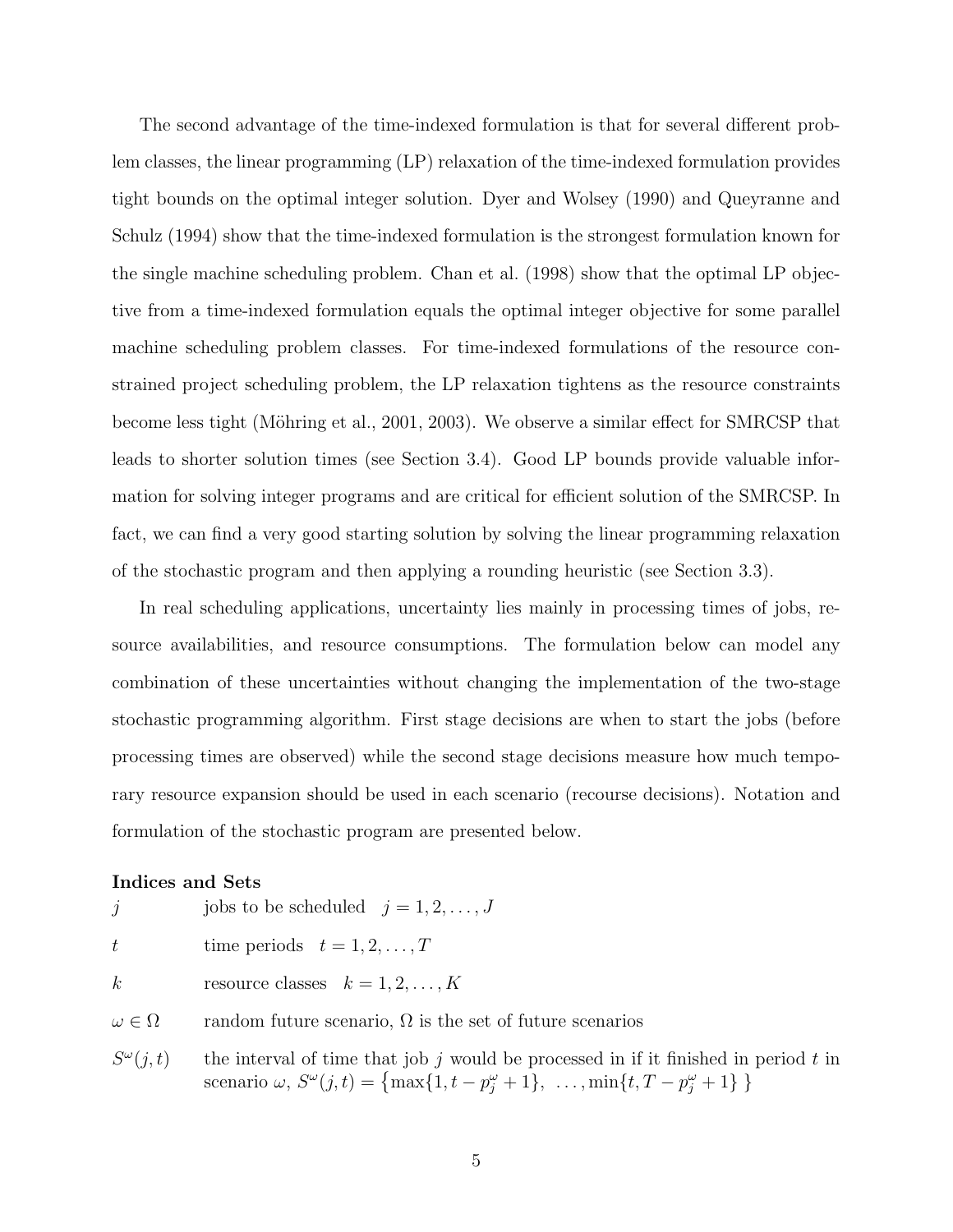### Parameters

| $c_{jt}^{\omega}$         | cost of starting job j in period t in scenario $\omega$                                                             |
|---------------------------|---------------------------------------------------------------------------------------------------------------------|
| $p_j^{\omega}$            | processing time of job j in scenario $\omega$                                                                       |
| $p_j^{max}$               | $\max_{\omega \in \Omega} p_i^{\omega}$                                                                             |
| $d_j^{\omega}$            | due date of job j in scenario $\omega$                                                                              |
| $r_{jk}^{\omega}$         | amount of resource from class $k$ consumed by job $j$ during a time period in<br>scenario $\omega$                  |
| $R_{tk}^{\omega}$         | total amount of resource k available during time period t in scenario $\omega$                                      |
| $U_{tk}$                  | upper limit on temporary expansion of resource $k$ in period $t$                                                    |
| $b_{tk}$                  | per unit penalty for exceeding resource capacity $R_{tk}^{\omega}$ in time t that is within upper<br>bound $U_{tk}$ |
| $B_{tk}$                  | per unit penalty for exceeding $U_{tk}$                                                                             |
| $\pi^\omega$              | probability of scenario $\omega$                                                                                    |
| $\bar{c}_{jt}$            | expected cost of starting job j in period t, $\bar{c}_{jt} = \sum_{\omega \in \Omega} \pi^{\omega} c_{jt}^{\omega}$ |
| <b>Decision Variables</b> |                                                                                                                     |

| $x_{it}$          | 1 if job j starts in period t, 0 otherwise                                                  |
|-------------------|---------------------------------------------------------------------------------------------|
| $z_{tk}^{\omega}$ | amount of temporary resource expansion in time period t in scenario $\omega$                |
| $w_{tk}^{\omega}$ | amount of resource consumed beyond capacity $R_{ik}^{\omega} + U_{tk}$ in scenario $\omega$ |

### Formulation

 $min$ 

$$
\sum_{j=1}^{J} \sum_{t=1}^{T-p_j^{max}+1} \bar{c}_{jt} x_{jt} + \sum_{\omega \in \Omega} \pi^{\omega} Q(x, \omega) \tag{1}
$$

s.t. 
$$
\sum_{t=1}^{T-p_j^{max}+1} x_{jt} = 1, \qquad j = 1, ..., J,
$$
 (2)

$$
x_{jt} \in \{0, 1\}, \qquad j = 1, \dots, J,\tag{3}
$$

$$
t = 1, ..., T - p_j^{max} + 1,
$$
  
where  $Q(x, \omega)$  = min  $\sum_{t=1}^{T} \sum_{k=1}^{K} (b_{tk} z_{tk}^{\omega} + B_{tk} w_{tk}^{\omega})$  (4)

s.t. 
$$
z_{tk}^{\omega} + w_{tk}^{\omega} \ge \sum_{j=1}^{J} \sum_{s \in S^{\omega}(j,t)} r_{jk}^{\omega} x_{js} - R_{tk}^{\omega}, \quad t = 1, ..., T, \quad k = 1, ..., K, (5)
$$

$$
0 \le z_{tk}^{\omega} \le U_{tk},
$$
  $t = 1, ..., T, k = 1, ..., K, (6)$ 

$$
w_{tk}^{\omega} \ge 0,
$$
  $t = 1,..., T, k = 1,..., K. (7)$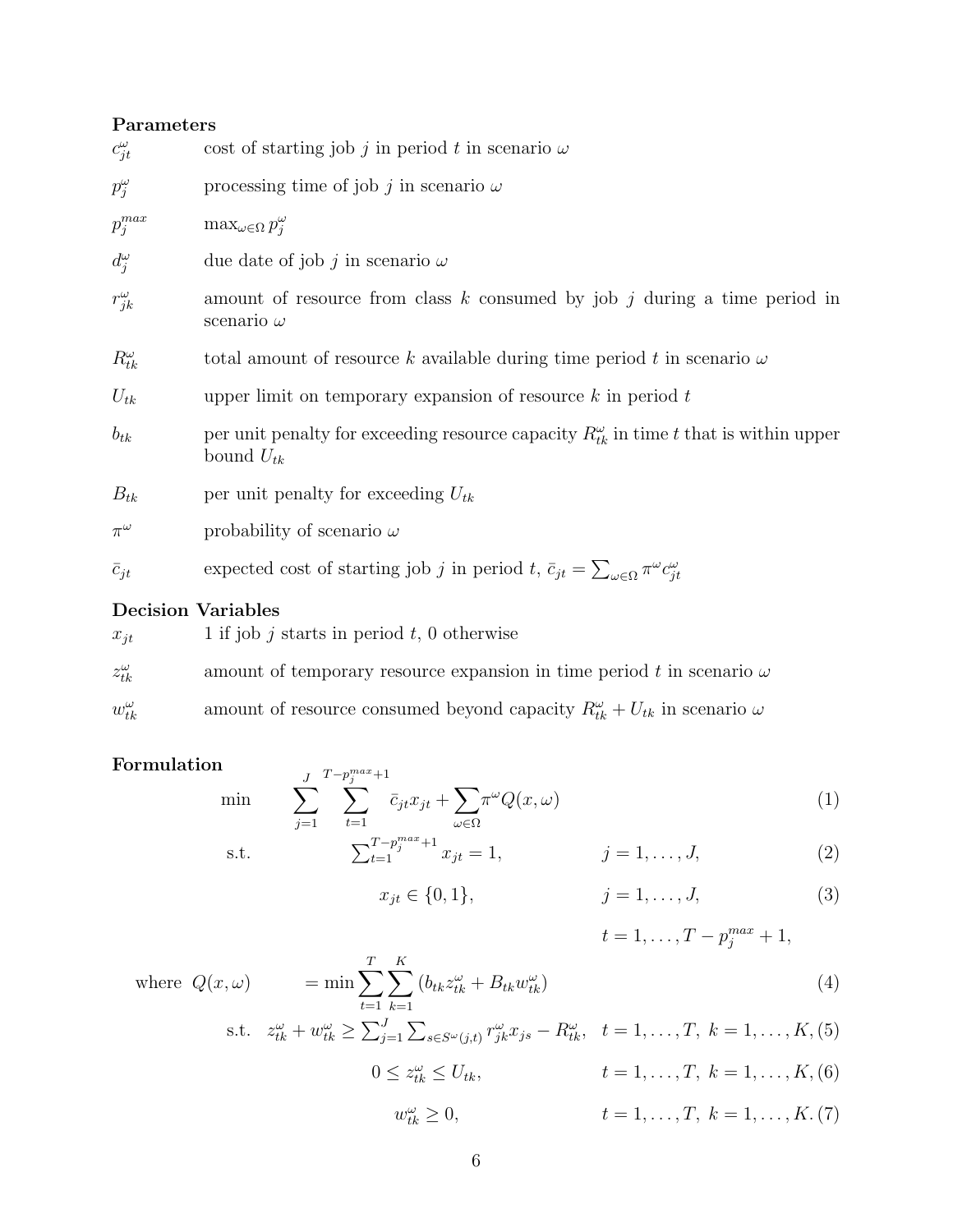We can write the above model more compactly as

$$
\min_{x \in X} E[f(x,\omega)],\tag{8}
$$

where E is the expectation operator, taken with respect to the distribution of  $\omega$ ,  $f(x, \omega) =$  $\left(\sum_{j=1}^J\sum_{t=1}^{T-p_j^{max}+1}c_{jt}^{\omega}x_{jt}+Q(x,\omega)\right)$ , and X denotes the set of decisions that satisfies (2) and (3). Let c, b, B,  $z(\omega)$ ,  $w(\omega)$ ,  $R(\omega)$ , U, and x denote the appropriately sized vectors corresponding to  $\bar{c}_{jt}$ ,  $b_{tk}$ ,  $B_{tk}$ ,  $z_{tk}^{\omega}$ ,  $w_{tk}^{\omega}$ ,  $R_{tk}^{\omega}$ ,  $U_{tk}$ , and  $x_{jt}$ , respectively. Then, we can write (8) as  $\min_{x \in X} cx + E[Q(x, \omega)],$  where  $Q(x, \omega) = \min \{ qy(\omega) : \mathcal{W}y(\omega) \ge h(\omega) - \mathcal{T}(\omega)x, y(\omega) \ge 0 \}$ with  $q = [b, B], y(\omega) = \begin{bmatrix} z(\omega) \\ w(\omega) \end{bmatrix}$ ,  $\mathcal{W} = \begin{bmatrix} I & I \\ -I & 0 \end{bmatrix}$ ,  $h(\omega) = \begin{bmatrix} -R(\omega) \\ -U \end{bmatrix}$ , and  $\mathcal{T}(\omega)$  is a  $TK \times J(T - 1)$  $\sum_j p_j^{max}$  matrix with consecutive elements in row tk,  $t = 1, \ldots, T$ ,  $k = 1, \ldots, K$ , corresponding to the resource demands from resource class  $k$  of the jobs. In the stochastic programming literature,  $E[Q(x,\omega)]$  is called the *recourse function* and T and W are called the *technology* and recourse matrices, respectively.

The first term in (1) is the expected cost of starting job  $j$  in period  $t$ , and the second term is the expected cost of temporary resource expansions. Constraints (2) ensure that each job is completed by time  $T$ . This model can be easily changed to a *job selection and* scheduling problem without any change in methodology by changing constraints (2) to " $\leq$ " and changing the objective to maximizing some profit measure. Equations (4)-(7) model the second stage, where costs from temporary resource expansions such as outsourcing or renting are minimized. The right hand side of constraints (5) is the amount of resource expansion required in period t for class k. Temporary resource expansion is measured by  $z_{tk}^{\omega}$ and cannot exceed  $U_{tk}$ . We add the auxiliary variables  $w_{tk}^{\omega}$  to ensure second stage feasibility for the sampling procedure presented in Section 4. By setting  $B_{tk}$  large, we ensure that the auxiliary variables will not appear in the optimal solution unless not enough resources are present. In this case, the auxiliary variables provide managerial insight into which resources are bottlenecks.

Since the time-indexed formulation partitions time into discrete units, we impose two mild requirements. First, we require that processing time realizations with non-zero probability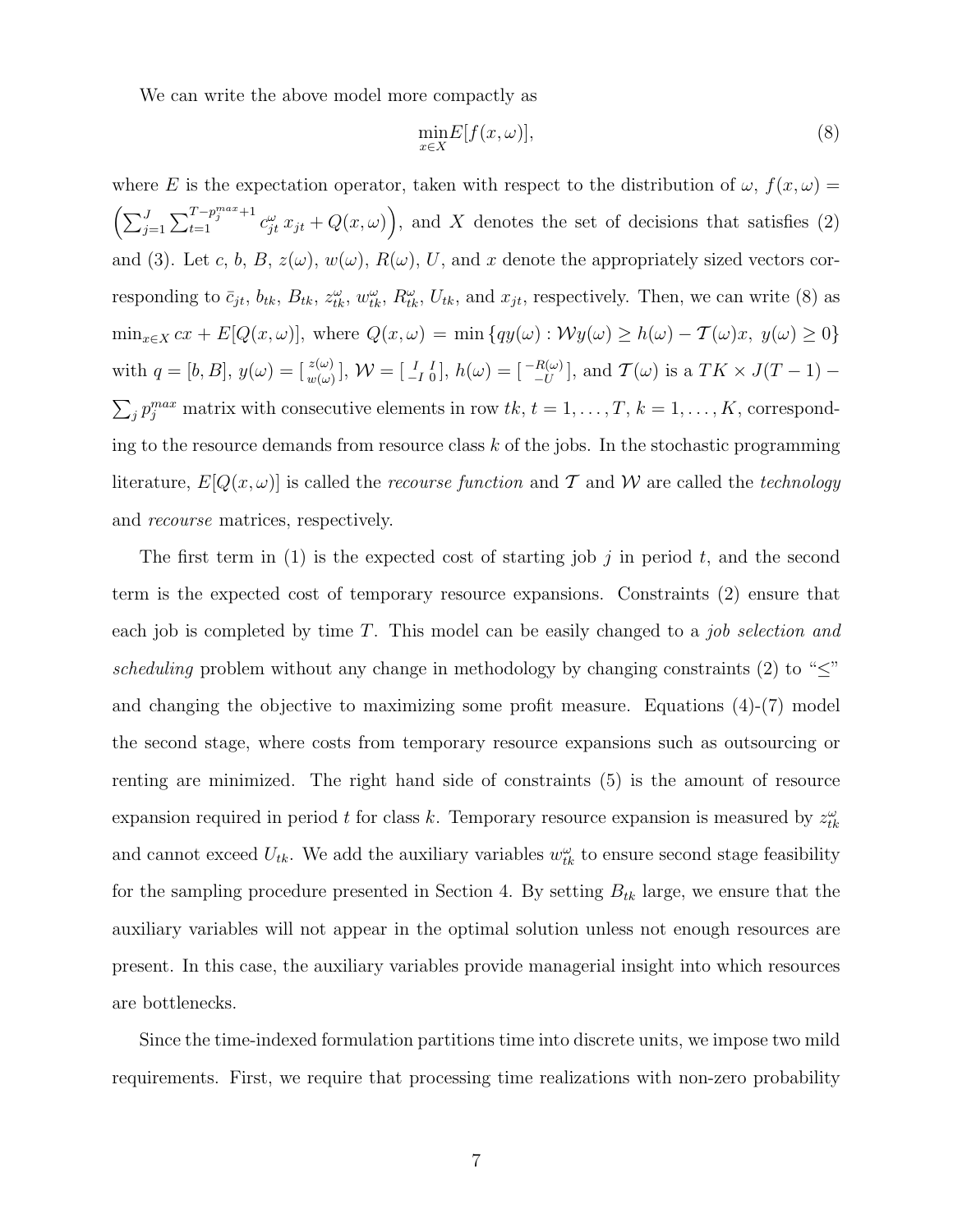mass should be natural numbers. Note that a discrete approximation may be used in place of a continuous distribution. Second, since jobs must be started such that they finish by the end of planning horizon  $T$  in all scenarios, the distribution on processing times must have a bounded support  $0 \le p_j \le T$  for all  $j = 1, \ldots, J$ . In real-world applications, jobs are either completed or terminated in a finite amount of time. Therefore, it is reasonable to truncate unbounded distributions to satisfy the bounded support requirement. Note that  $T$  can be adjusted and we further investigate this issue in Section 3.4.

Before getting into the details of solution methodology, we first discuss several common scheduling problems as special cases of SMRCSP. Consider a special case of SMRCSP with a single scenario, one resource class with unit consumption and availability, i.e.,  $r_j = 1$ ,  $\forall j, R_t = 1$  and  $U_t = 0, \forall t$ . Set  $B_t$  sufficiently large so that no optimal solution will have  $w_t > 0$ ,  $\forall t$ . The resulting problem is a single machine scheduling problem. Keeping the same changes and setting  $R_t = m$ ,  $\forall t$ , results in the parallel machine scheduling problem. Complexity results for single and parallel machine scheduling problems are well known (see Brucker, 2001). For instance, minimizing the sum of completion times of jobs on a single machine can be solved in polynomial time and minimizing the weighted sum of tardiness of jobs on a single machine is strongly NP-hard. The multiprocessor scheduling problem with dedicated processors is also a special case of SMRCSP. To see this, consider SMRCSP with a single scenario,  $r_{jk} = 0$  or 1,  $\forall j, k, R_{tk} = 1, U_{tk} = 0, \forall t, k$ , and set  $B_{tk}$  sufficiently large so that no optimal solution will have  $w_{tk} > 0$ ,  $\forall t, k$ . Following standard scheduling notation (Brucker, 2001), the problem can be described as  $MPT||f$  with f representing the objective function. Minimizing the sum of completion times,  $MPT||\sum C_j$ , is a generalization of  $MPT2||\sum C_j$  and  $MPT|p_j = 1|\sum C_j$ , which are known to be strongly NP-hard (Cai et al., 1998; Hoogeveen et al., 1994). Minimizing the sum of tardiness,  $MPT||\sum T_j$ , is a generalization of minimizing makespan,  $MPT||C_{\text{max}}$ , which was shown by Kubale (1987) to be strongly NP-hard. The weighted versions of these objectives are generalizations of the non weighted versions. SMRCSP under these conditions is a generalization of  $MPT||f$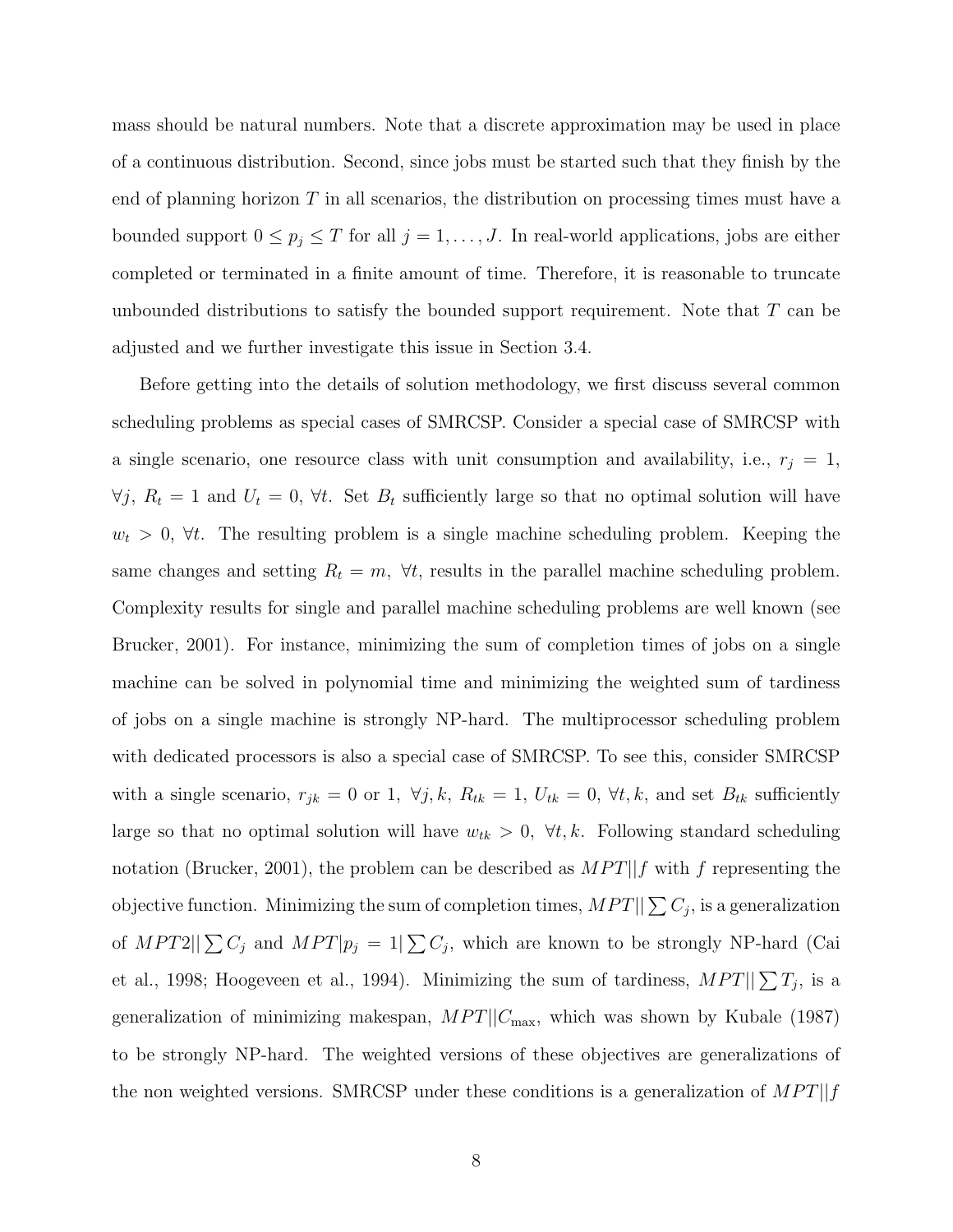and is therefore strongly NP-hard for many common objectives. The difficulty of solving the SMRCSP increases when considering more than one scenario due to stochastic data parameters.

# 3 Exact Solution Methodology

When the number of scenarios,  $|\Omega|$ , is small-to-moderate, SMRCSP can be solved exactly (i.e., within typical integer programming tolerances) in a reasonable amount of time via Benders decomposition. While the number of scenarios that allow for exact solution is problem dependent, in our computational results, we observed a slowing around 2500 scenarios. Benders decomposition is frequently referred to as the L-shaped method in the stochastic programming literature (van Slyke and Wets, 1969), and from hereon we also refer to it as the L-shaped method. In Section 3.1, we briefly review the L-shaped method for our problem. Next, in Sections 3.2 and 3.3, we describe computational enhancements aimed at improving computation times and report on the results of the enhancements. Finally, in Section 3.4, we investigate the solution characteristics of the SMRCSP under various changes in number of resource classes, planning horizon, and resource capacities.

### 3.1 L-Shaped Method

The L-shaped method works by decomposing the problem into one master problem and  $|\Omega|$  subproblems, one for each scenario. At iteration i of the L-shaped method, the master problem is solved to obtain feasible first stage decision variables. Then, the second stage problem for each scenario is evaluated using the x provided by the master problem. Dual information from the second stage problems are used to form a cut that is added to the first stage problem. The cut either improves the piecewise linear lower approximation to the recourse function, resulting in an *optimality cut* or cuts off an infeasible first stage solution, resulting in a feasibility cut. Since SMRCSP given in (1)-(7) has relatively complete recourse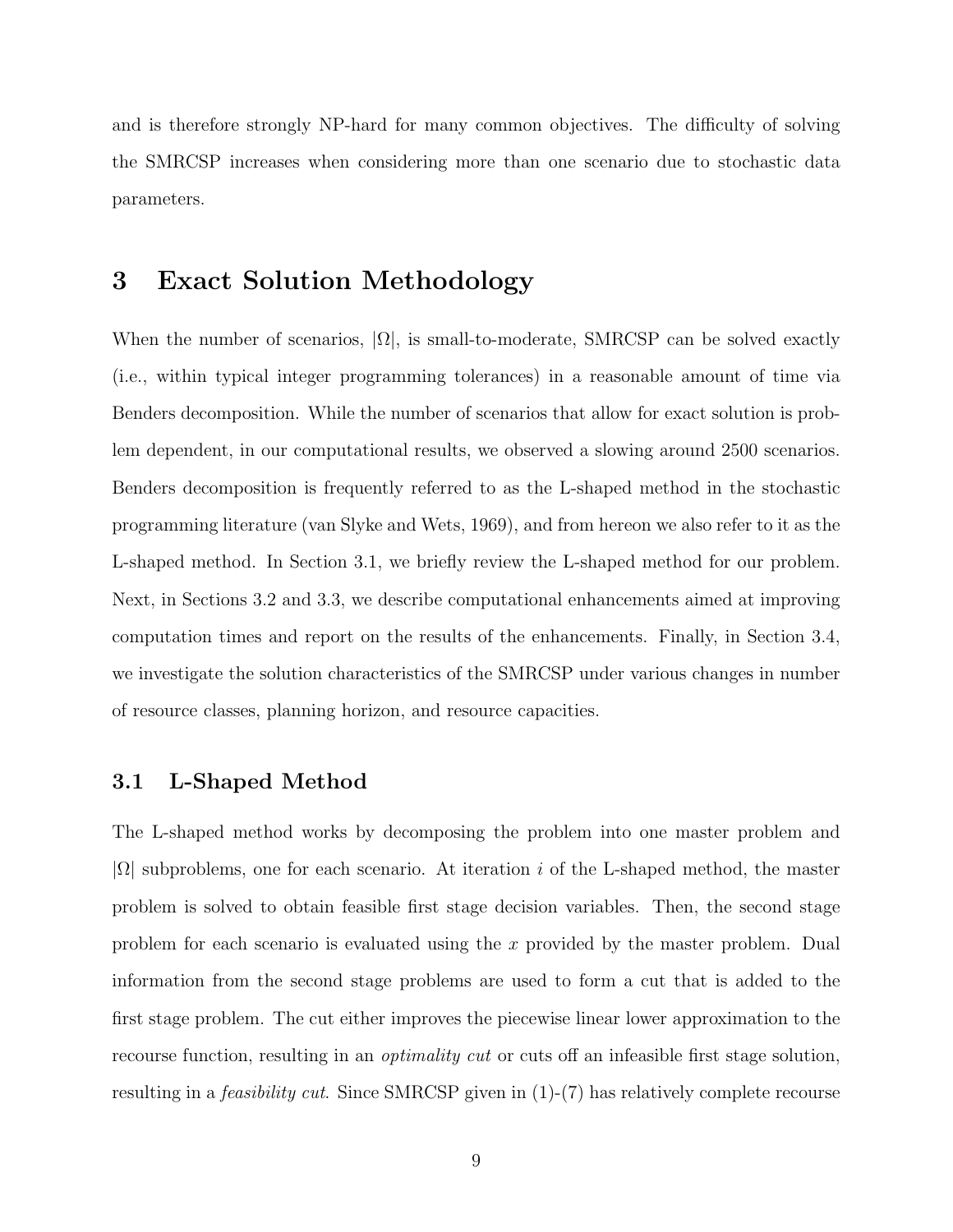(i.e., second stage problems are always feasible for any given  $x$ ), only optimality cuts must be added.

The master problem can be written as

$$
\min \sum_{j=1}^{J} \sum_{t=1}^{T-p_j^{max}+1} \bar{c}_{jt} x_{jt} + \theta
$$
\n
$$
\text{s.t.} \quad \text{constraints (2), (3),}
$$
\n
$$
(9)
$$

$$
-G_i x + \theta \ge g_i, \qquad i = 1, \dots, I,
$$
\n<sup>(10)</sup>

where  $\theta$  is a continuous variable corresponding to the expected value of the second stage objective, I is the number of cuts generated so far, and  $G_i$  is the cut gradient and  $g_i$  is the cut intercept for cut  $i = 1, \ldots, I$ . Here, we present a single-cut version of the algorithm where cuts from a given scenario are aggregated:  $g_i = \sum_{\omega \in \Omega} \pi^{\omega} g_i^{\omega}$ ,  $G_i x = \sum_{\omega \in \Omega} \pi^{\omega} G_i^{\omega} x$ . In our computational tests, we experimented with the multi-cut version (see, e.g., Birge and Louveaux (1997)) and found it to be too slow for this problem. Hence, discussion and computations are based on the single-cut version. Subproblems for a given first stage  $x$ and scenario  $\omega$  are given in (4)-(7). Let  $\alpha_{tk}^{\omega}$  be the optimal dual variables corresponding to constraints (5) and  $\beta_{tk}^{\omega}$  be the dual variables corresponding to constraints (6). The optimal dual solution results from one of the three following cases:

1. If 
$$
\sum_{j=1}^{J} \sum_{s \in S^{\omega}(j,t)} r_{jk}^{\omega} x_{js} \le R_{tk}^{\omega}, \text{ then } \alpha_{tk}^{\omega} = 0 \text{ and } \beta_{tk}^{\omega} = 0.
$$
  
2. If  $R_{tk}^{\omega} < \sum_{j=1}^{J} \sum_{s \in S^{\omega}(j,t)} r_{jk}^{\omega} x_{js} \le R_{tk}^{\omega} + U_{tk}, \text{ then } \alpha_{tk}^{\omega} = -b_{tk} \text{ and } \beta_{tk}^{\omega} = 0.$   
3. If 
$$
\sum_{j=1}^{J} \sum_{s \in S^{\omega}(j,t)} r_{jk}^{\omega} x_{js} > R_{tk}^{\omega} + U_{tk}, \text{ then } \alpha_{tk}^{\omega} = -B_{tk} \text{ and } \beta_{tk}^{\omega} = b_{tk} - B_{tk}.
$$

Then, the optimality cut is obtained by

$$
g_i^{\omega} = \sum_{t=1}^{T} \sum_{k=1}^{K} \left( \alpha_{tk}^{\omega} R_{tk}^{\omega} + \beta_{tk}^{\omega} U_{tk} \right), \qquad (11a)
$$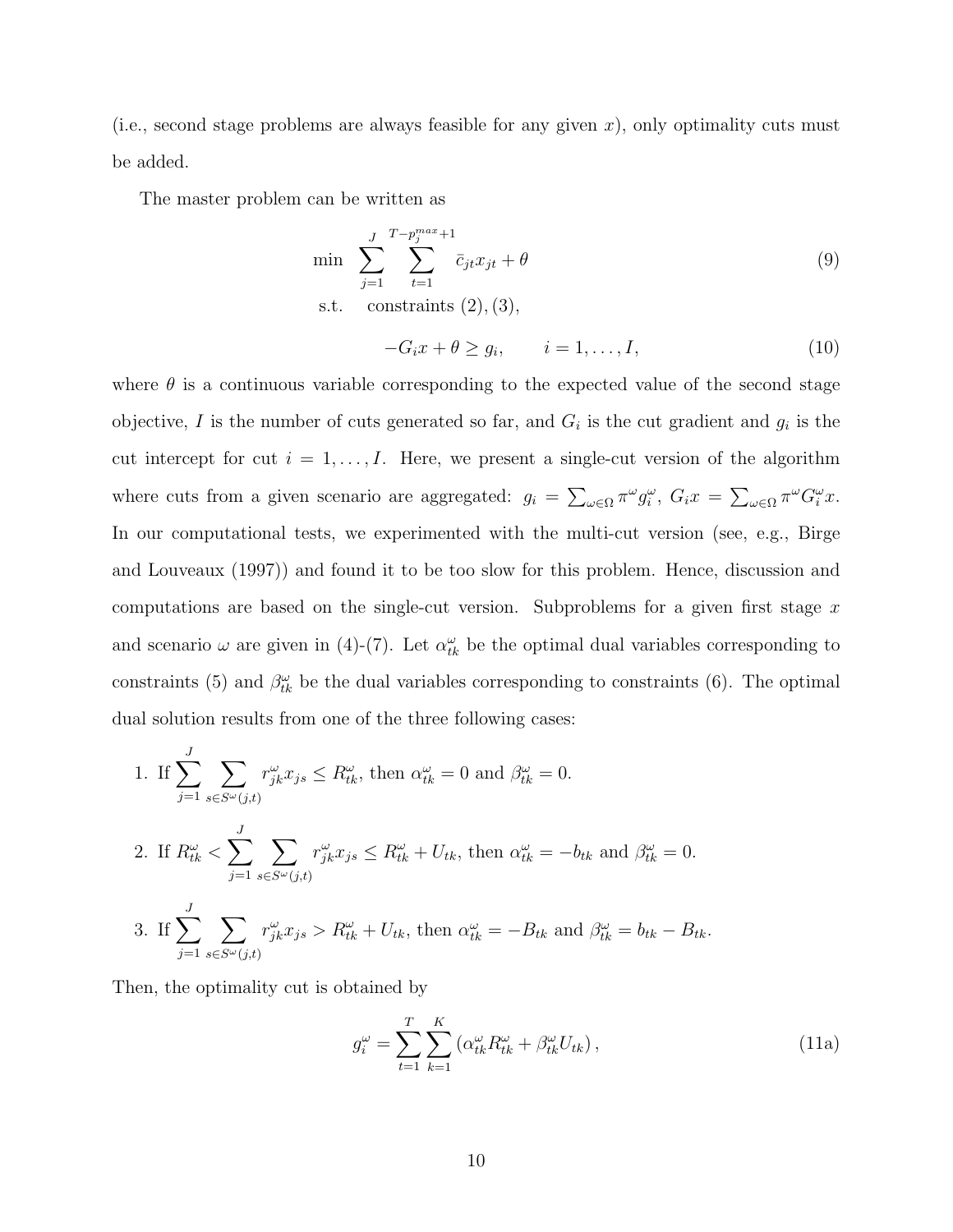$$
G_i^{\omega} x = \sum_{t=1}^T \sum_{k=1}^K \sum_{j=1}^J \sum_{s \in S^{\omega}(j,t)} \alpha_{tk}^{\omega} r_{jk}^{\omega} x_{js}.
$$
 (11b)

The dual of the SMRCSP second stage problem can be solved directly without requiring an LP solution algorithm. Hence, (11a) and (11b) are calculated very efficiently.

#### 3.2 Computational Enhancements

Even though the L-shaped method enables efficient solution of SMRCSP, several computational enhancements were added to further decrease computation time. These are: (i) trust regions, (ii) GUB branching, (iii) integer cutting planes on the optimality cuts, (iv) warm-starting with the LP solution, and (v) approximate solution of the master problem. Below, we explain these in more detail, and in Section 3.3 we provide the results of our computational tests on the effectiveness of these enhancements.

Trust Regions: In early iterations of the L-shaped method, the solution often oscillates wildly from one iteration to the next thereby slowing convergence. For continuous problems, a penalty can be added to the objective corresponding to the  $l_2$  norm of the new master problem solution from the previous solution. The penalty encourages solutions to remain closer to each other from one iteration to the next. This method is known as regularized decomposition, and has been frequently used (Higle and Sen, 1996; Hiriart-Urruty and Lemaréchal, 1993; Kiwiel, 1990; Ruszczyński, 1986). Implementing regularized decomposition on a stochastic integer program would result in a quadratic integer master problem. We can avoid solving a quadratic integer program while reducing oscillation by instead implementing a trust region. The trust region is a set of constraints that defines a region around the previous solution such that the next solution must lie within this region. Trust regions have been used successfully in stochastic linear programs (Linderoth and Wright, 2003). However, since the SMRCSP decision variables are binary, the  $l_{\infty}$  norm typically used for continuous problems would be meaningless. Instead, we implement two different trust regions and compare their effectiveness.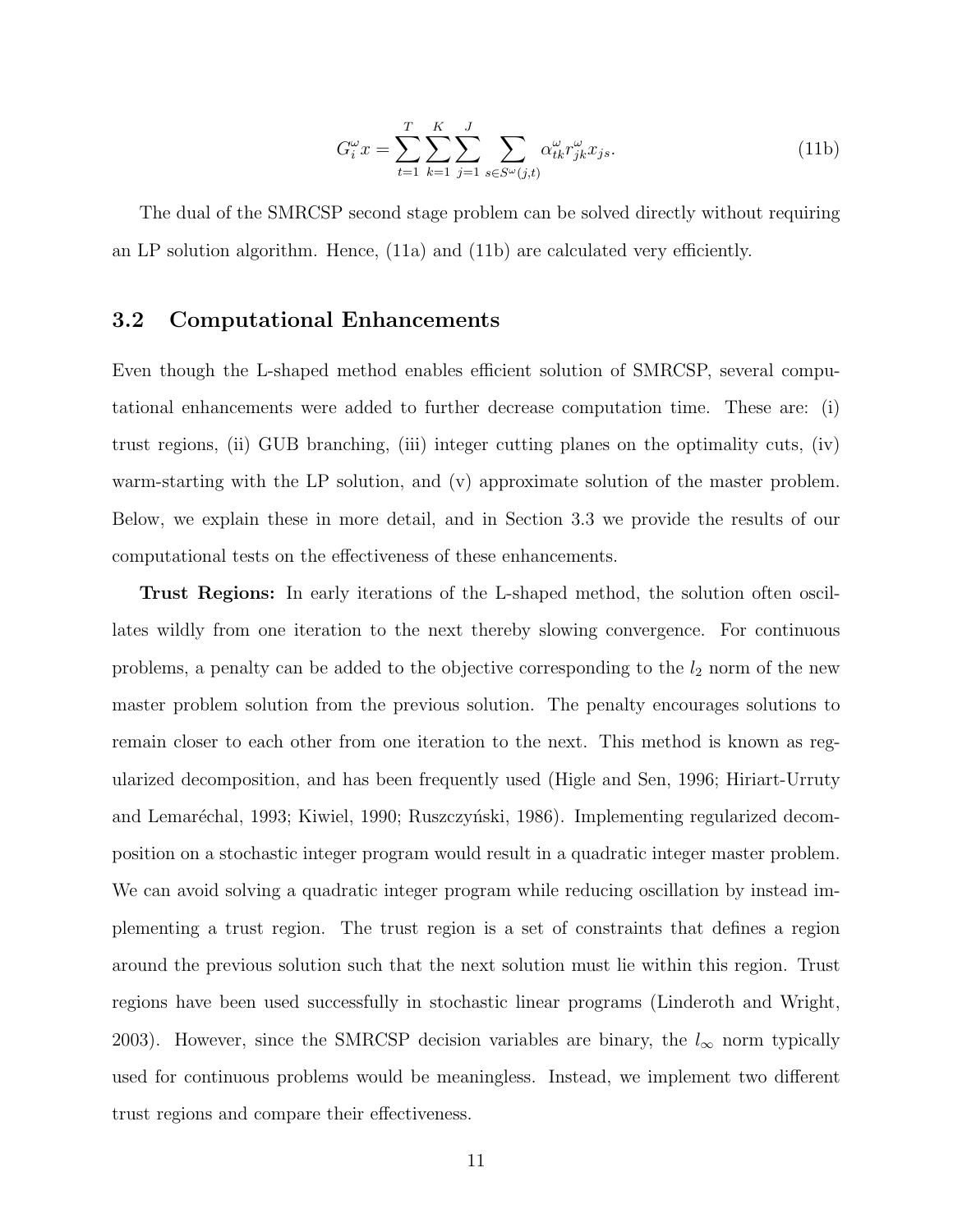The first trust region limits the number of first stage variables that can be changed from iteration to iteration, similar to the one implemented by Santoso et al. (2005), called the Hamming distance. Suppose that  $x^i$  is the master problem solution at the  $i^{th}$  iteration. Let  $X^i = \{(j, t) : x^i_{jt} = 1\}.$  Then, the Hamming distance trust region is

$$
\sum_{(j,t)\in X^i} (1 - x_{jt}) + \sum_{(j,t)\notin X^i} x_{jt} \le \Delta^i,
$$
\n(12)

where  $\Delta^{i}$  denotes the limit on the number of variables that can be changed from iteration i to  $i+1$ . The Hamming distance is a versatile trust region that can be applied to most binary master problems. The second trust region is geared towards our formulation and limits the change in start times for each job from one iteration to the next. Let  $\tau_j$  be the start time of job  $j$  in the previous iteration. Then, the trust region based on job start times is

$$
-\Delta^{i} \leq \sum_{t=1}^{T-p_{j}+1} tx_{jt} - \tau_{j} \leq \Delta^{i}, \ \ j = 1, ..., J,
$$
\n(13)

where  $\Delta^{i}$  is the permitted deviation in start times from one iteration to the next.

Intelligent choices for the size of the trust region can make it more effective. In our implementation, we set  $\Delta^1 = \lceil \frac{J}{2} \rceil$  $\frac{J}{2}$  for (12), so that initially we allow half of the jobs to change start times. Similarly, we set  $\Delta^1 = \lceil \frac{7}{2} \rceil$  $\frac{T}{2}$  for (13), which restricts job start times to half of the horizon. If the objective evaluated at  $x^i$  is greater than the upper bound, we shrink the trust region by setting  $\Delta^{i+1} = [0.7\Delta^i]$ . If both the objective at  $x^i$  is less than or equal to the upper bound and any trust region constraint is binding, then we expand the trust region by setting  $\Delta^{i+1} = [1.3\Delta^i]$ . 0.7 and 1.3 were chosen after a little experimentation so that the trust region would not expand or contract too quickly and lose effectiveness. Convergence is not guaranteed when using trust regions with integer master problems. However, since oscillation is most prominent in early iterations, we remove the trust regions once the Lshaped optimality gap has reached a specified threshold.

GUB Branching: Constraints (2) are known as generalized upper bound (GUB) constraints since only one variable in each constraint can be set to 1. Define the GUB set for job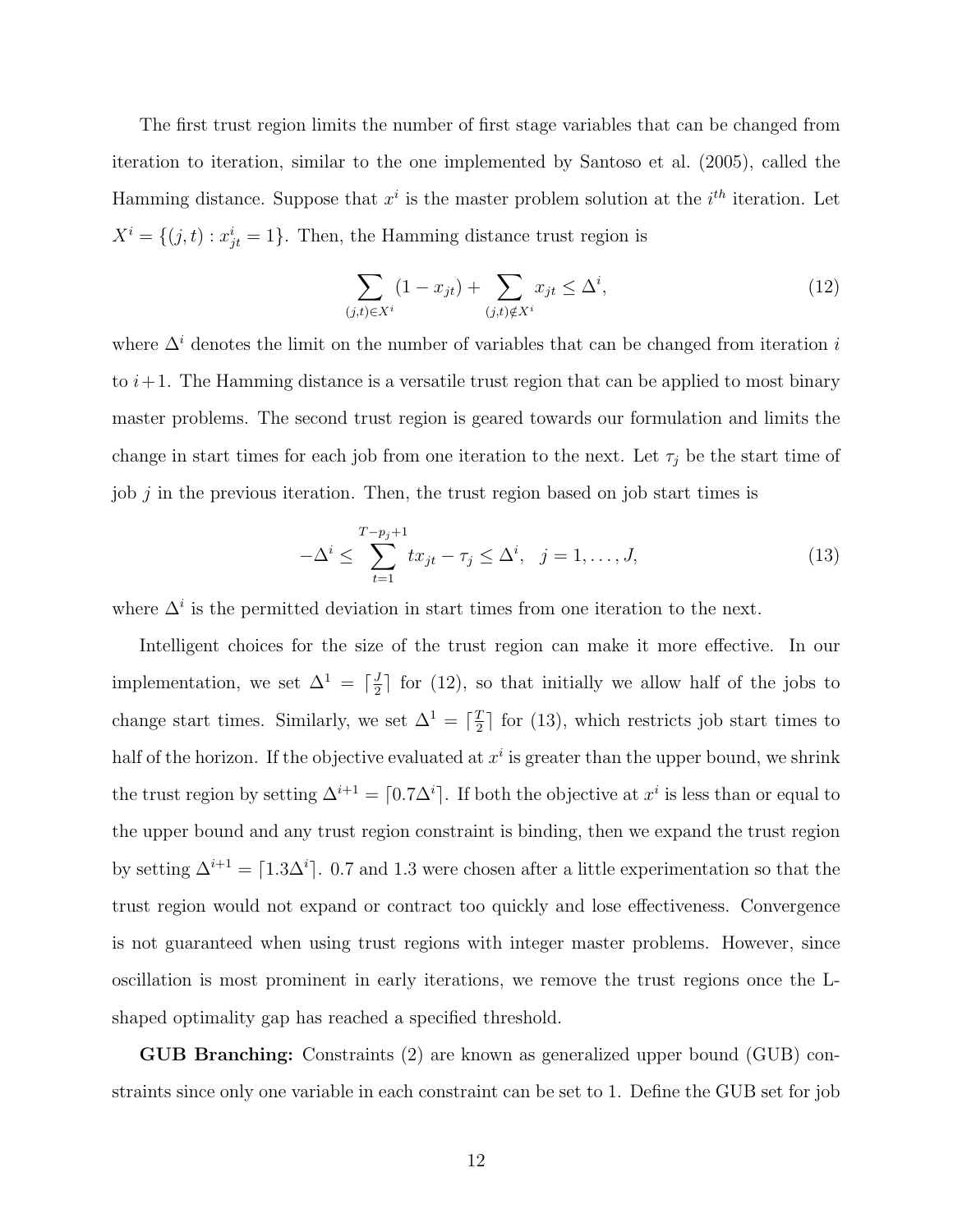j as  $G_j = \{(j, t) : 1 \le t \le T - p_j^{max} + 1\}$ . When solving the master problem, the standard branching rule is to split the branch and bound tree into one partition with  $x_{jt}^{LP} = 0$  and another partition with  $x_{jt}^{LP} = 1$  for some fractional  $x_{jt}^{LP}$ ,  $(j, t) \in G_j$ . However, this leads to an unbalanced tree since there are roughly  $T-1$  possibilities in  $G_j$  for nonzero variables in the first branch and only one in the second branch. Let  $t_1, t_2, \ldots, t_k$  be some ordering of the fractional variables in  $G_j$ . Realizing that variables in  $G_j$  must sum to 1, we can create one branch with  $x_{jt_i} = 0$ ,  $i = 1, \ldots, r$  and another branch with  $x_{jt_i} = 0$ ,  $i = r + 1, \ldots, k$ , where  $r = \min\{l : \sum_{i=1}^{l} x_{jt_i}^{LP} \ge 1/2\}$ . This leads to a more balanced tree and can greatly improve solution times (Wolsey, 1998).

Integer Cuts on Optimality Cuts: The optimality cuts for our problem, given in (11), are the same as knapsack constraints with one continuous variable. One way to improve performance is to add integer cuts on the optimality cuts. Marchand and Wolsey (1999) and Miller et al. (2000) have derived families of facet defining cutting planes for continuous knapsack problems. The continuous knapsack problem is characterized by the set

$$
Y = \left\{ (y, s) \in \mathcal{B}^n \times \mathcal{R}_+^1 : \sum_{j \in N} a_j y_j \le b + s \right\},\tag{14}
$$

where  $N = \{1, \ldots, n\}$  is the set of elements in the knapsack,  $a_j > 0$ ,  $j \in N$ , and  $b > 0$ . For the optimality cuts of SMRCSP,  $x_{jt}$  correspond to  $y_j$ , the cut gradient G to  $[a_1, \ldots, a_j]$ , cut intercept g to b, and  $\theta$  to s in (14). An  $(i, C, T)$  cover pair is defined by an index i, set C, and set T such that  $C \cap T = i$ ,  $C \cup T = N$ ,  $\lambda = \sum_{j \in C} a_j - b > 0$ , and  $a_i > \lambda$ . The cuts take the form

$$
\sum_{j \in C} \min\{\lambda, a_j\} y_j + \sum_{j \in T} \phi_C(a_j) y_j \le \sum_{j \in C} \min\{\lambda, a_j\} + s,\tag{15}
$$

and details of  $\phi_C(\cdot)$  can be found in the references above. We implement cuts (15) and provide results in the following section.

LP Warm-Starting: We can find a good starting solution by solving the linear programming relaxation of the stochastic program and then applying a rounding heuristic. We experimented with several heuristics and found the following to be the most effective in our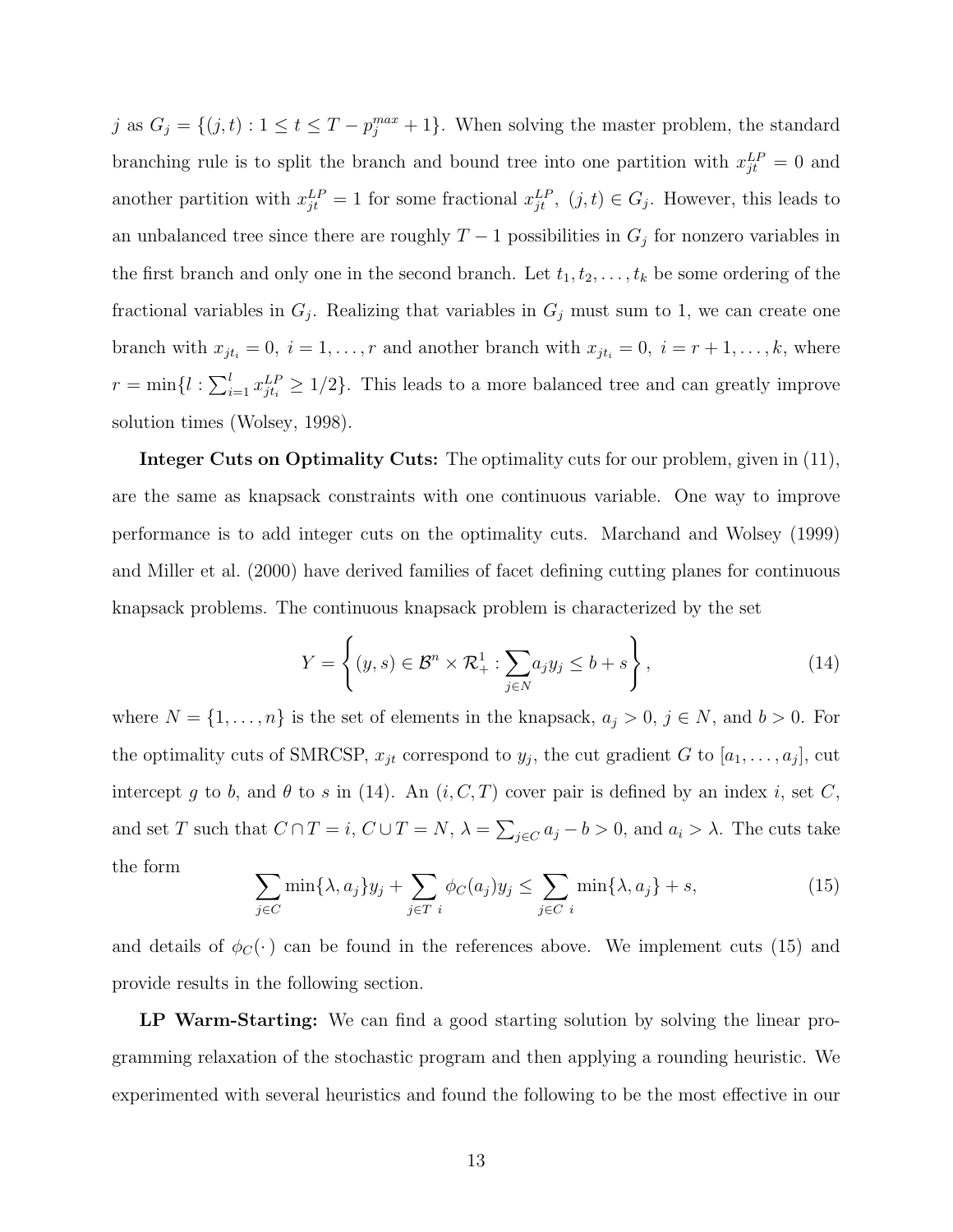tests.

Step 1. Solve LP relaxation. Get fractional solution  $x^{LP}$ .

- Step 2. For each variable, if  $x_{jt}^{LP} = 0$ , then remove variable from formulation. If  $x_{jt}^{LP} = 0$ 1, then start job  $j$  in period  $t$ . Subtract its effects from the GUB constraints and optimality cuts, and remove variable from formulation.
- Step 3. The remaining  $x_{jt}^{LP}$  are the fractional variables from  $x^{LP}$ . Solve the reduced-size IP to find an integer solution  $x^{IP}$ .

Since the second stage problems are continuous, the optimality cuts generated in solving the LP solution are valid for the integer program and provide valuable information on the shape of the recourse function. In our computations, we noticed that the integer master problem took longer to solve at each L-shaped iteration as more constraints were present. We experimented with keeping all cuts from the LP solution and dropping different portions of the cuts and found that dropping the first half of optimality cuts resulted in the best performance. As will be seen below, the LP warm-start facilitates the solution of problems otherwise unsolvable in the given time limit.

Approximate Master Solve: Most of the computational effort is spent solving the master problem. At the early iterations of the L-shaped method, the master problem solutions are often far away from the optimal solutions. Computational effort may be saved if the master problem is solved to within  $\varepsilon$ -optimality,  $\varepsilon \geq 0.1\%$ . We resume the exact solution of the master problem when the optimality gap is small enough or if the same master problem solution is generated in consecutive iterations.

**Implementation Details:** Since the subproblems are efficiently solved, the enhancements discussed above are mainly aimed at improving master problem solution times. Lshaped optimality cuts were added to the master problem after it was solved to integer optimality, except when using the approximate master solve enhancement. In this case, optimality cuts were added once a 1% optimal solution was found. The continuous knapsack cuts were implemented on the master problem within a branch-and-cut framework, generating and adding cuts at each branch-and-bound node. Cut generation was discontinued when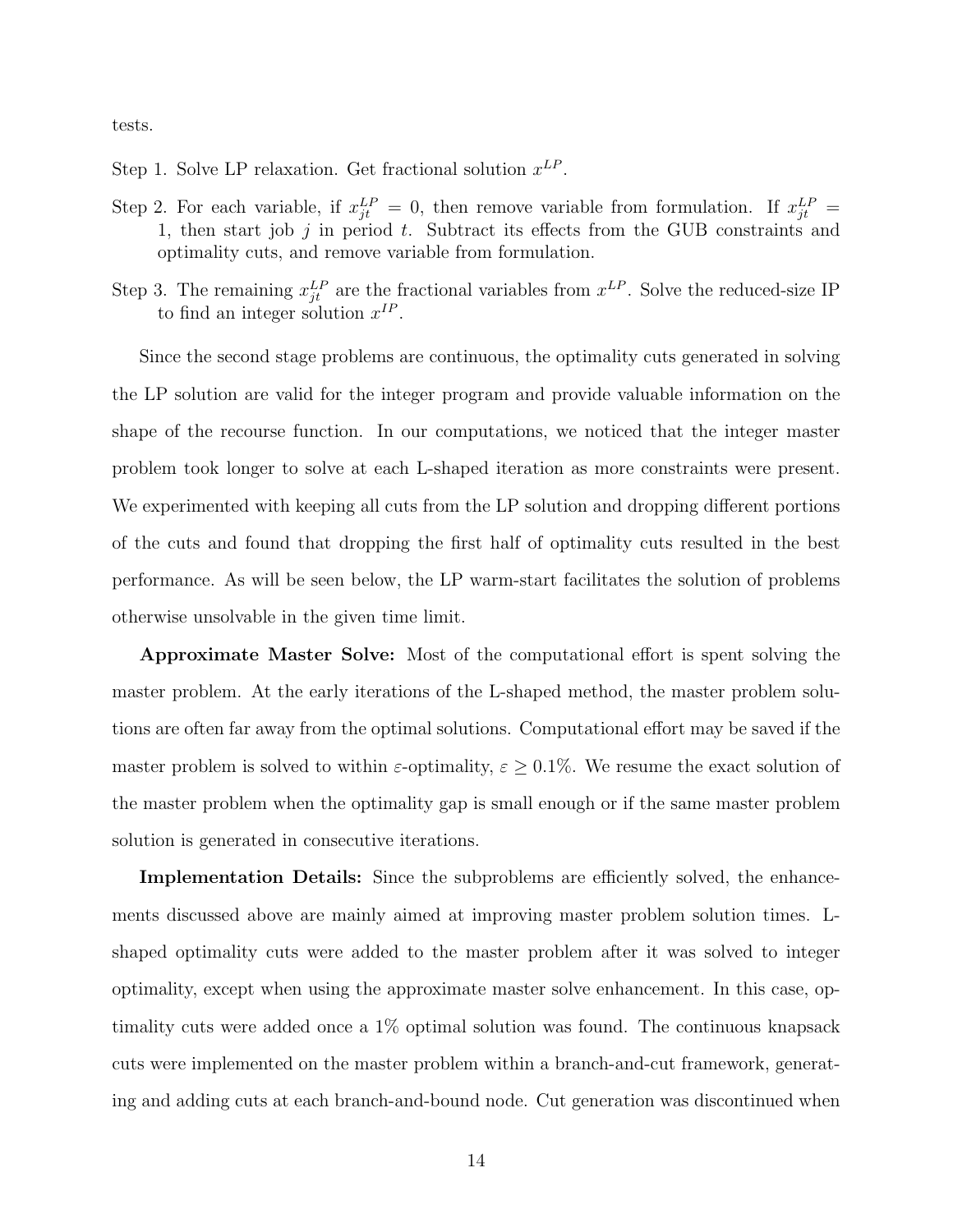the ratio of cuts added to number of searches fell below 10% to prevent spending time searching for cuts when good cuts were not likely to be found. Continuous knapsack cuts generated in previous L-shaped iterations were retained for future iterations. The GUB branching was implemented using the SOS1 feature in CPLEX 10.1. We used LP warm-starting only in initialization of the L-shaped method to provide a set of optimality cuts and a good starting solution for the MIP solver. The trust regions were used on the MIP master problems and removed once the L-shaped optimality gap fell below 5%.

#### 3.3 Computational Results

The L-shaped method with various computational enhancements was tested on a set of 9 test problems to find the best combination of enhancements. The generated problems are described by a series of numbers A-B-C, where A is the number of jobs (20, 40, or 80), B is the number of resource classes (5), and C denotes the problem instance for an A-B combination. The planning horizon is set to 50 time periods for all problems. Parameters are generated as described in Table 1. Each problem has 10 jobs with two possible processing times. The remaining jobs in each problem have deterministic processing times resulting in a total of  $2^{10} = 1024$  scenarios. We explore much larger problems in Section 4.2. For jobs with uncertain processing times, the first processing time is generated from integer uniform $(1,50)$ . The second processing time is set to the first processing time plus 5. If this results in a processing time larger than  $T$ , we instead set the second processing time equal to the first processing time minus 5. We set  $R_{tk}^{\omega} = R_k$  for all  $t = 1, ..., T$  and  $\omega \in \Omega$  and  $r_{jk}^{\omega} = r_{jk}$ for all  $\omega \in \Omega$ , restricting uncertainty to processing times only.  $R_k$ , given in Table 1, ensures that  $R_k$  is exceeded by a small amount in most time periods. Costs,  $c_{jt}^{\omega}$ , are set to tardiness. Termination criteria is an optimality gap of less than 1% or a five hour time limit. The algorithms were coded in  $C++$  using the CPLEX 10.1 callable library running on a 900 MHz UltraSPARC-III with 4 GB of memory.

Table 2 compares the results of the enhancements to plain L-shaped method. In Table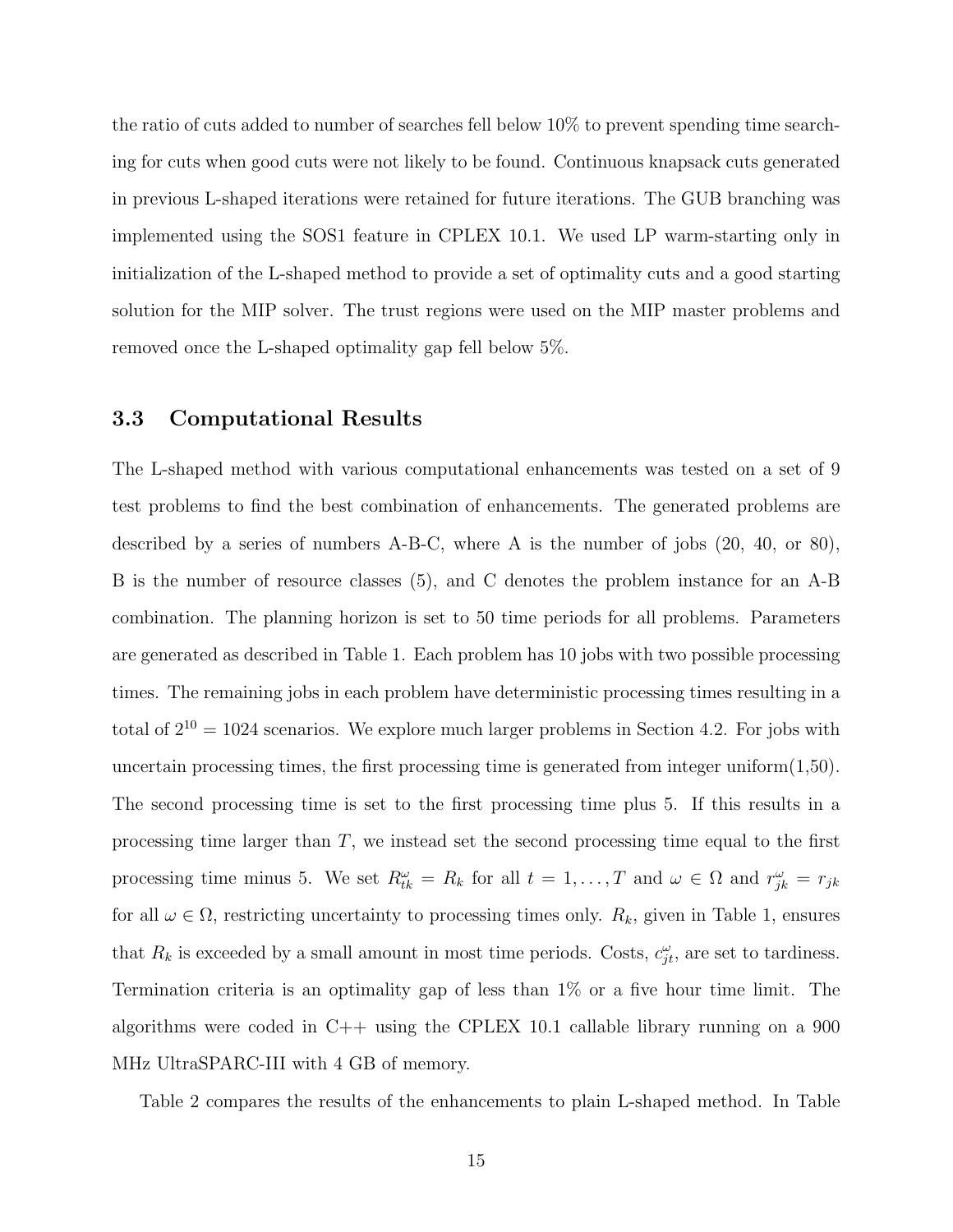| parameter | generation scheme  | parameter | generation scheme               |
|-----------|--------------------|-----------|---------------------------------|
| $a_i$     | U(1,10)            | $p_j$     | U(1,50)                         |
| $r_{jk}$  | U(1,5)             | $R_k$     | between $\bar{p}\bar{r}_k J/T$  |
| $b_k$     | U(1,10)            |           | and $\bar{p}\bar{r}_k J/(0.6T)$ |
| $B_k\,$   | $\max\{2b_k, 10\}$ | $U_k$     | $\lceil 0.1 R_k \rceil$         |

Table 1: Description of how the test problem parameters were generated.  $\bar{p}$  is the average processing time for the problem instance,  $\bar{r}_k$  is the average resource consumption for resource K.

2, we only provide results from the 20 job problems for brevity and present a summary for all problems in Table 3. All methods enhanced plain L-shaped performance except for the integer cuts on the optimality cuts. Regular knapsack cuts in the presence of GUB constraints are generally not facet defining unless certain conditions are met (Wolsey, 1990). We believe that the GUB constraints present in SMRCP affect the continuous knapsack cuts in a similar manner thereby reducing their effectiveness. The LP warm-start and approximately solving the master problem resulted in the most improvement. These two enhancements are even more effective when combined with the job start trust region and GUB branching. Table 3 shows the results of this combination on problems with up to 80 jobs. The enhancement combination solves 8 of the 9 test problems to the termination criteria of 1% optimality within the five hour time limit. We also tested the enhancements on objectives of minimizing total completion time and total lateness. The results are similar to Tables 2 and 3 and are not presented for the sake of brevity.

#### 3.4 Further Analysis

In this section, we investigate (i) what makes a problem instance difficult to solve and (ii) characteristics of the optimal solutions.

**Instance Difficulty:** The computational effort required to solve the problems can change dramatically as we vary the resource demands and capacities, planning horizon, and number of jobs. The analysis here provides insight into what makes a problem instance difficult to solve. We have found that the patterns in solution times are best explained by the resource density,  $\rho$ . For the test problems,  $R_{tk}^{\omega} = R_k$  for all  $t = 1, ..., T$  and  $\omega \in \Omega$  and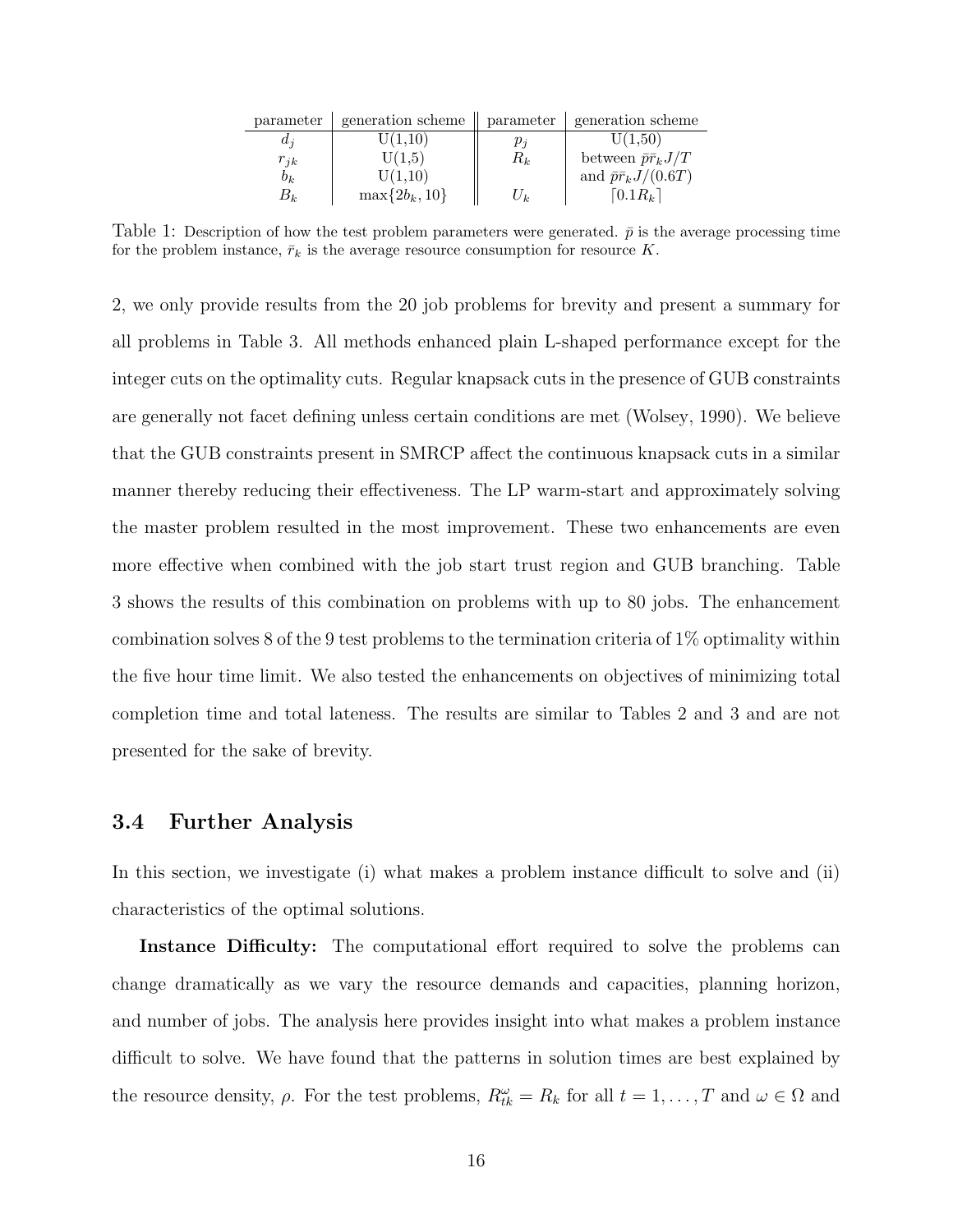|              |       |     | No Enhancements | Hamming |      | Job Start |       |     | GUB      |       |     |          |
|--------------|-------|-----|-----------------|---------|------|-----------|-------|-----|----------|-------|-----|----------|
| problem      | time  | 1t  | gap             | time    |      | gap       | time  | -1t | gap      | time  | ıt  | gap      |
| $20 - 5 - 1$ | 18000 | 203 | $1.53\%$        | 18000   | 192  | $1.39\%$  | 11525 | 205 | $0.98\%$ | 7533  | 219 | $0.99\%$ |
| $20 - 5 - 2$ | 18000 | 123 | $6.58\%$        | 18000   | 109  | $5.80\%$  | 18000 | 151 | $3.78\%$ | 13784 | 197 | $0.92\%$ |
| $20 - 5 - 3$ | 18000 | 72  | $25.59\%$       | 18000   | - 71 | $7.73\%$  | 18000 | 107 | $6.84\%$ | 18000 | 157 | 13.03%   |

|              |       |    | $GUB + Hamming$      | $\Box$ GUB + Job Start |     |      |    | Cuts                                    |       |         |
|--------------|-------|----|----------------------|------------------------|-----|------|----|-----------------------------------------|-------|---------|
| problem      | time  | it | gap                  | time it                | gap | time | it | gap                                     | ncuts | ratio   |
| $20 - 5 - 1$ | 3069  |    | $174$ 0.99% 5313     |                        |     |      |    | $195$ 0.99% $18000$ 208 1.18%           | 1573  | 0.09999 |
| $20 - 5 - 2$ | 9210  |    | $158$ 0.92\% 5900    |                        |     |      |    | $168$ 0.92\%   18000 121 8.87\%         | 1804  | 0.09999 |
| $20 - 5 - 3$ | 18000 |    | $166$ 7.41\%   18000 |                        |     |      |    | $183$ $5.06\%$   $18000$ $72$ $25.59\%$ | 943   | 0.09999 |

|              |         |         |            | Approx Master |          |       |     |          |
|--------------|---------|---------|------------|---------------|----------|-------|-----|----------|
| problem      | LP time | IP time | total time | IP it         | gap      | time  |     | gap      |
| $20 - 5 - 1$ | 382     | 536     | 918        | 47            | $0.99\%$ | 5747  | 210 | $0.98\%$ |
| $20 - 5 - 2$ | 283     | 18000   | 18283      | 117           | $2.08\%$ | 10362 | 182 | $0.92\%$ |
| $20 - 5 - 3$ | 813     | 18000   | 18813      | 97            | 1.84\%   | 18000 | 212 | $6.36\%$ |

Table 2: Effectiveness of the computational enhancements.

|              | No Enhancements |     |          | $GUB + Job Start + LP + Approx Master$ |         |            |         |          |  |
|--------------|-----------------|-----|----------|----------------------------------------|---------|------------|---------|----------|--|
| problem      | time            | it  | gap      | LP time                                | IP time | total time | $IP$ it | gap      |  |
| $20 - 5 - 1$ | 18000           | 203 | $1.53\%$ | 386                                    | 156     | 542        | 27      | $0.87\%$ |  |
| $20 - 5 - 2$ | 18000           | 123 | $6.58\%$ | 287                                    | 715     | 1002       | 71      | $0.92\%$ |  |
| $20 - 5 - 3$ | 18000           | 72  | 25.59%   | 189                                    | 5435    | 5624       | 121     | $0.81\%$ |  |
| $40 - 5 - 1$ | 18000           | 53  | $9.68\%$ | 1576                                   | 18000   | 19576      | 56      | $3.05\%$ |  |
| $40 - 5 - 2$ | 10237           | 217 | $0.73\%$ | 911                                    | 1638    | 2549       | 97      | $0.98\%$ |  |
| $40 - 5 - 3$ | 18000           | 132 | $3.24\%$ | 950                                    | 2332    | 3282       | 92      | $0.99\%$ |  |
| $80 - 5 - 1$ | 18000           | 21  | 13.38%   | 1762                                   | 4162    | 5924       | 162     | $0.99\%$ |  |
| $80 - 5 - 2$ | 18000           | 47  | $1.27\%$ | 973                                    | 86      | 1059       | 3       | $0.42\%$ |  |
| $80 - 5 - 3$ | 18000           | 38  | 17.18%   | 3263                                   | 1185    | 4448       | 14      | $0.92\%$ |  |
| total        | 154,237         |     |          |                                        |         | 44,006     |         |          |  |

Table 3: Improvements in running time compared to plain L-shaped method due to computational enhancements.

 $r_{jk}^{\omega} = r_{jk}$  for all  $\omega \in \Omega$ . As such, we define the density of resource class k as

$$
\rho_k = \frac{\bar{p}\bar{r}_k J}{TR_k},\tag{16}
$$

where  $\bar{p} = \frac{1}{l}$  $\frac{1}{J}\sum_{j=1}^{J}\bar{p}_j$  is the average processing time for all jobs and  $\bar{r}_k = \frac{1}{J}$  $\frac{1}{J}\sum_{j=1}^{J}r_{jk}$  is the average resource consumption of class  $k$ . The numerator is a rough estimate of the total resource consumption, and the denominator is the total amount of resource  $k$  available over the planning horizon T. For  $\rho_k < 1$  we expect to have more resources available than consumption over the horizon and for  $\rho_k > 1$  we expect to have more consumption than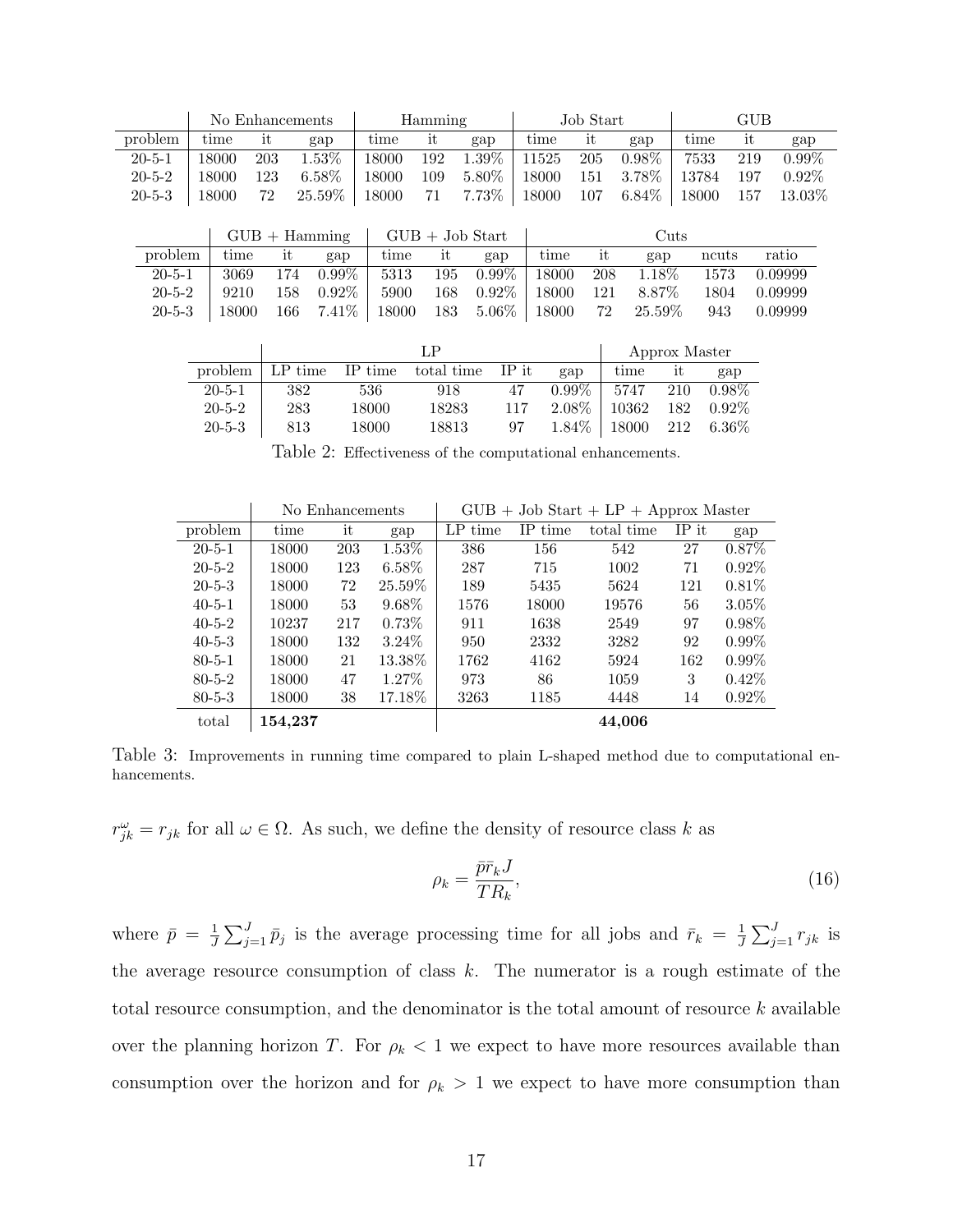

Figure 1: Solution times are strongly influenced by  $\bar{\rho}$ . The figures show solution times when  $\bar{\rho}$  is varied by changing  $\bar{r}_k/R_k$ , T, and J, respectively.

resource available.

Figure 1 shows the sensitivity of solution times to  $\bar{\rho} = \frac{1}{K}$  $\frac{1}{K} \sum_{k=1}^{K} \rho_k$ . In Figure 1a, we changed  $\bar{\rho}$  by only changing the ratio  $\bar{r}_k/R_k$ . In Figure 1b, we changed  $\bar{\rho}$  by adjusting the planning horizon T by increments of 10, and in Figure 1c, we changed  $\bar{\rho}$  by solving versions of the problems with 16 to 34 jobs while fixing all other parameters. For  $\bar{\rho} \leq 0.8$ , there is enough resource capacity so second stage costs are negligible. The optimization then minimizes the first stage costs while keeping resource consumption below capacity. On the other hand, for  $\bar{\rho} \geq 1.3$ , resource capacities almost always require expansion. In this case, first stage costs are dominated by second stage costs and the optimal solution is quickly found. For values close to 1 the problems are difficult to solve. In this case, there is a delicate balance between start times of jobs (first stage) and resource capacity expansions (second stage), and the algorithm spends considerable time trying to minimize total cost. Note that in Figure 1b, T increases as  $\bar{\rho}$  decreases. Larger T values result in larger problem sizes accounting for the increase in solution times for the smallest  $\bar{\rho}$  values.

As  $\bar{\rho}$  increases, the computational difficulty of the problem transitions from easy to hard to easy. These *phase transitions* have been observed in several NP-hard problems including resource constrained project scheduling (Herroelen and Reyck, 1999). Existing measures of resource consumption and availability include the resource factor (RF) (Pascoe, 1966), resource strength (RS) (Cooper, 1976), and resource constrainedness (RC) (Patterson,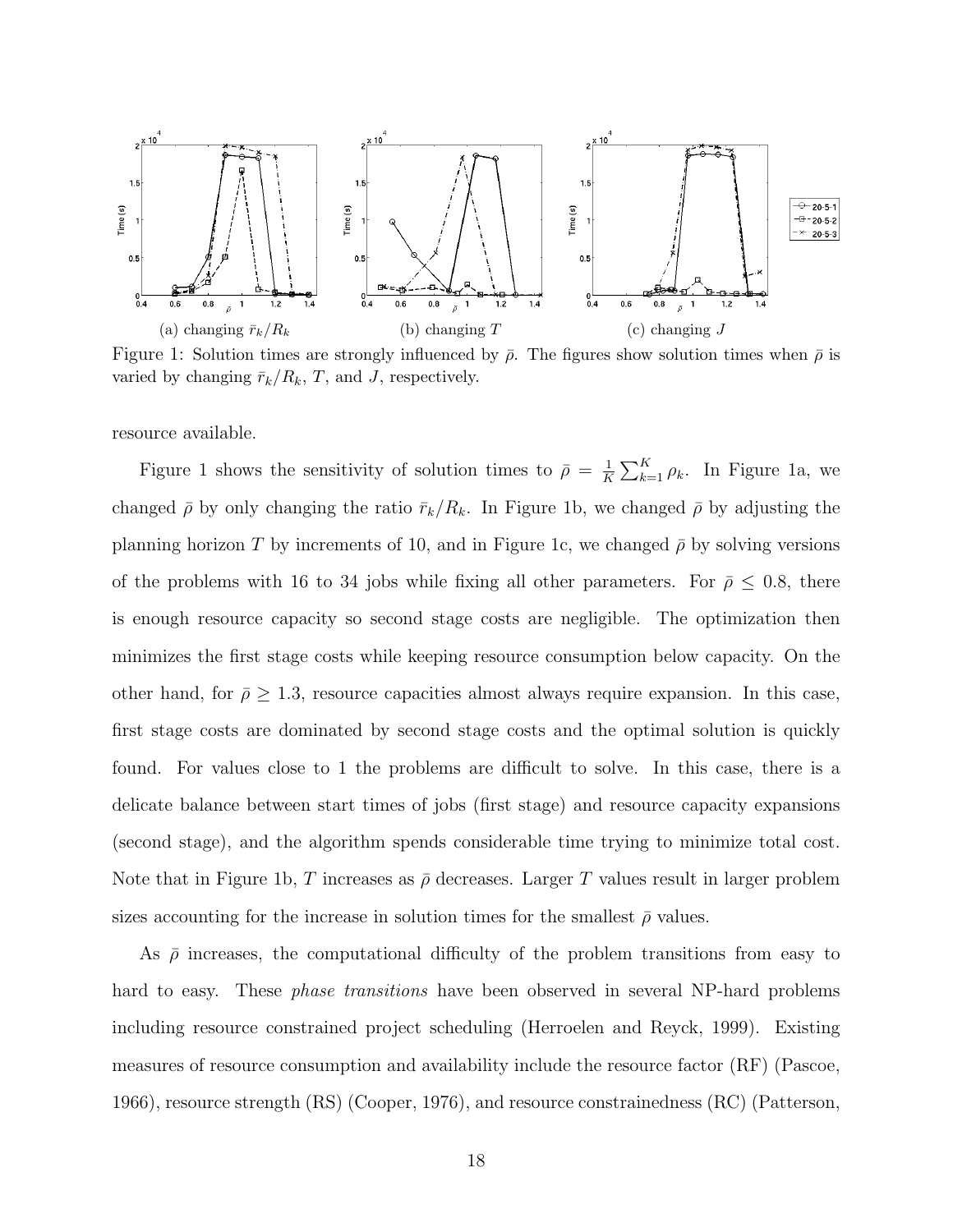

Figure 2: Problems with small resource expansion display a peak at medium processing times whereas problems with larger resource expansion display an angular schedule.

1976). RF is the average portion of resources requested per activity (job). However, it does not consider processing times of the activities. RS utilizes precedence-based early start schedules to determine a ratio of resource availability to peak consumption. While RS can be calculated for SMRCSP, the measure may lose some meaning since SMRCSP lacks precedence constraints. RC measures the ratio of average resource consumption of activities to resource availability. Our measure, which we refer to as the resource density (RD), is similar to RC but we capture total consumption and availability (rather than average). Hence, we incorporate the planning horizon  $T$  into RD as the horizon has an effect on resource availability.

Solution Characteristics: We now examine observed patterns in the optimal solutions. Figure 2 displays optimal job start times versus average processing times for two representative test problems. The lines indicate the latest time in which a job can start  $(T - p_j^{max} + 1)$ . The solution in Figure 2a corresponds to a problem with  $\bar{\rho} = 0.79$ , indicating that only small resource expansions are necessary for this schedule. In this case, solutions tend to start jobs with small and large processing times early but medium processing times later, resulting in a peak pattern around the middle. The solution in Figure 2b corresponds to a problem with  $\bar{\rho} = 0.97$ , indicating tight resources and larger resource expansion for this schedule. Solutions in this case display an angular structure where jobs are either started as early as possible or as late as possible. The optimization tries to minimize the cost of resource expansion and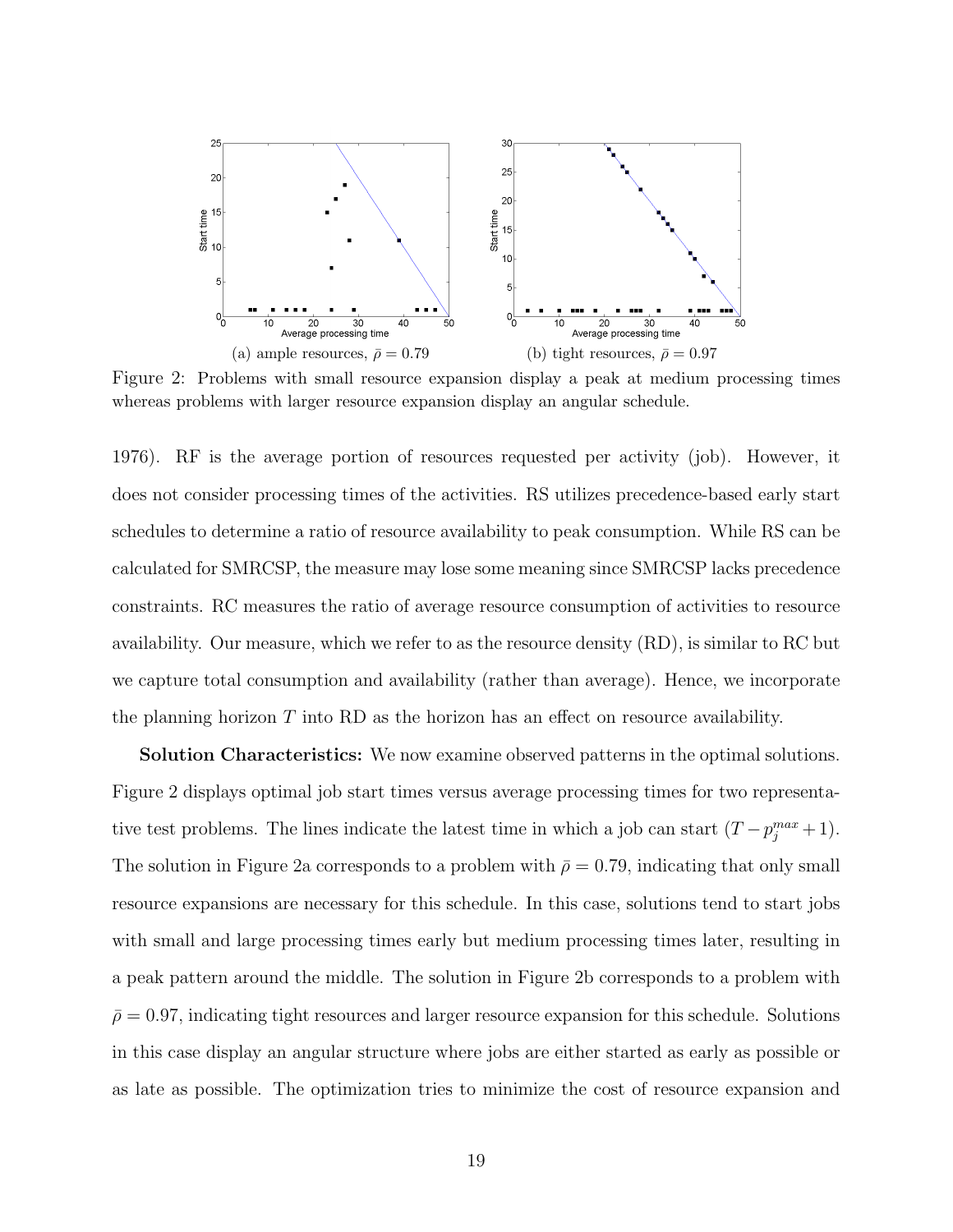does this by scheduling jobs as early or late as possible. Examining problems with large values of  $\bar{\rho}$  (e.g.,  $\bar{\rho} = 1.3$ ), we again observed the angular pattern. Patterns in solutions have been observed in other scheduling problems. For instance, Denton and Gupta (2003) observed that scheduled appointment lengths are initially increasing and then decreasing as the schedule progresses in stochastic appointment scheduling with identically distributed (i.i.d) appointment processing times.

### 4 Sampling-Based Approximate Solution Methodology

For problems with a moderate number of scenarios, the exact solution method of the Lshaped method can be used. However, modeling even small problems can result in an intractable number of scenarios. For example, a problem with 10 independent jobs where each job has 5 processing times results in  $5^{10} = 9,765,625$  scenarios, which is too large to be solved exactly. In this case, we approximate SMRCSP with a sample average.

Let z<sup>\*</sup> be the optimal objective function value of the SMRCSP, i.e.,  $z^* = \min_{x \in X} E[f(x, \omega)],$ recall (8). When the number of scenarios is large, this problem becomes intractable and can be approximated by sampling from the distribution of  $\omega \in \Omega$  resulting in a sampling approximation 1  $\sum_{n=1}^{\infty}$ 

$$
z_n^* = \min_{x \in X} \frac{1}{n} \sum_{i=1}^n f(x, \omega^i),\tag{17}
$$

with an optimal solution  $x_n^*$ . While other sampling schemes are possible, we assume  $\omega^1, \omega^2$ , ...,  $\omega^n$  are i.i.d as  $\omega \in \Omega$ . As  $n \to \infty$ ,  $z_n^*$  converges to  $z^*$  and similar consistency properties exist for  $x_n^*$ ; see e.g., the survey by (Shapiro, 2003). For SMRCSP, under i.i.d sampling, since  $|X| = JT$  is finite, consistency for  $z_n^*$  and  $x_n^*$  is achieved when  $E[|f(x, \omega)|] < \infty$  for all  $x \in X$ , see Proposition 2.1 of (Kleywegt et al., 2001). This condition is satisfied for SM-RCSP, for instance, when the random parameters have bounded support. However, practical implementations need a finite sample size and a reliable means to stop sampling. Bayraksan and Morton (2008) provide rules to increase sample sizes and to stop a sequential sampling procedure. In this section, we present a modified version of this procedure, show that sim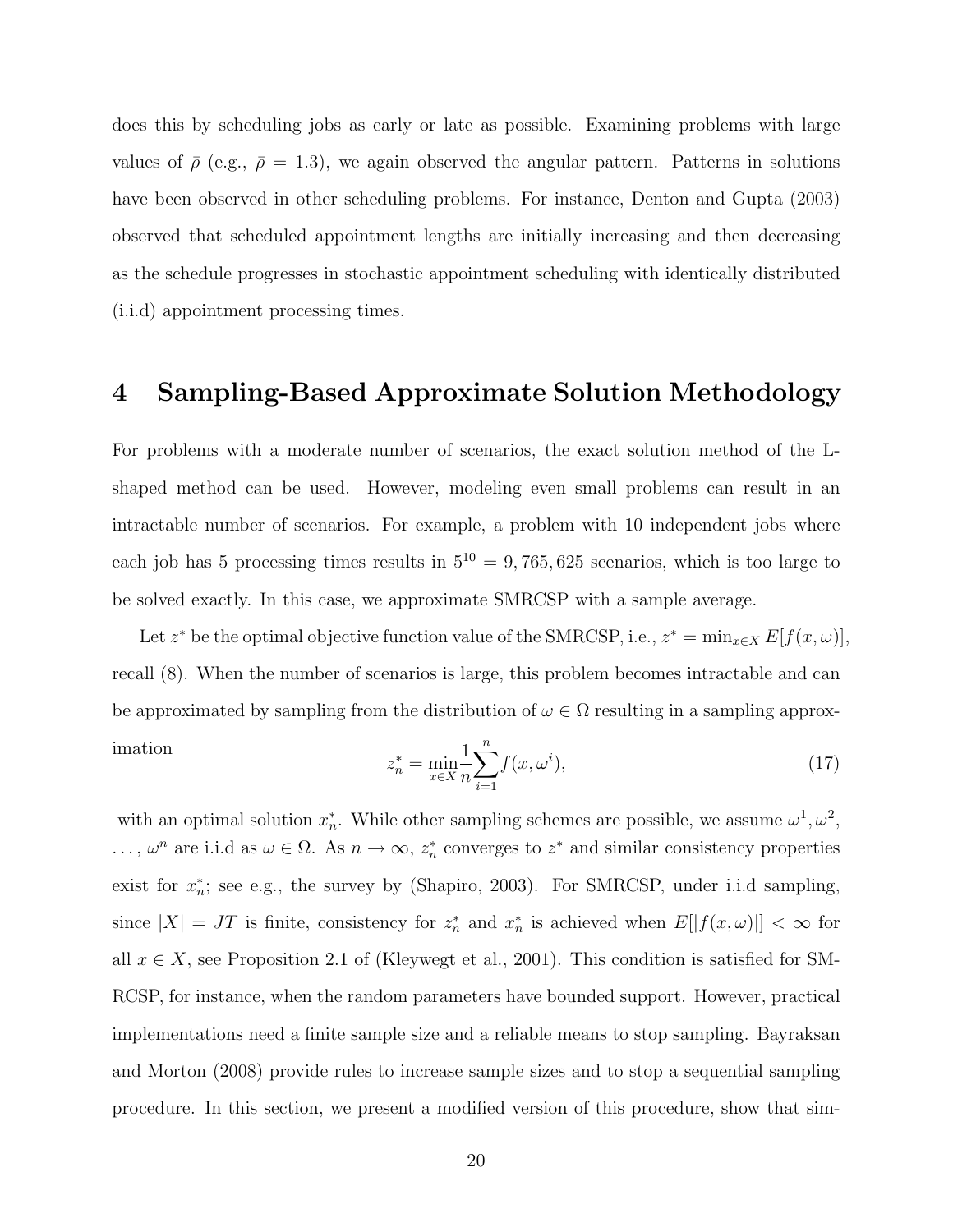ilar desired theoretical properties hold for the modified version and present computational results for SMRCSP.

#### 4.1 Sequential Sampling

The idea behind sequential sampling is simple. First, a candidate solution is generated. This is typically done by solving a sampling problem (17) with increasing sample size. Then, the quality of this candidate solution is evaluated. That is, a statistical estimator of the optimality gap of the candidate solution is formed. If the optimality gap estimate falls below a desired value, then the procedure stops. Otherwise, the procedure continues with a larger sample size. Per iteration, the procedure typically requires solution of at least two sampling problems, one for generating the candidate solution and at least one more for calculating the statistical estimator of the optimality gap. For integer programs, solution of these optimization problems can easily become burdensome. Since through sequential sampling, we aim to find a quality approximate solution, we can solve these sampling problems approximately, saving considerable computational effort. Our modifications allow this. In particular, when we solve the sampling problems approximately (e.g., 2.5% optimality), our observed quality for the solution obtained is slightly lower (e.g., within 3% optimality) since the modified statistical gap estimate includes the optimality gap of the sampling problem in addition to sampling error.

First, we introduce some relevant notation. Let  $X^*$  denote the set of optimal solutions to SMRCSP. Similarly, let  $X^*(\delta)$  denote the set of 1008%-optimal solutions, i.e.,  $X^*(\delta) = \{x \in$  $X: E[f(x, \omega)] - z^* \leq \delta |z^*|$  with  $\delta > 0$ . We also use the notation  $x_n^*(\delta)$  to denote a 100 $\delta$ % optimal solution to (17). Note that  $x_n^*(0) = x_n^*$ . For any  $x \in X$ , let  $\mu_x = Ef(x, \omega) - z^*$  and  $\sigma^{2}(x) = \text{var}[f(x,\omega) - f(x_{\min}^{*}(\delta),\omega)],$  where  $x_{\min}^{*}(\delta) \in \arg \min_{y \in X^{*}(\delta)} \text{var}[f(x,\omega) - f(y,\omega)].$ In words,  $\mu_x$  denotes the optimality gap of x, and  $\sigma^2(x)$  denotes the "minimum" variance of the difference random variables,  $f(x, \omega) - f(y, \omega)$  over  $y \in X^*(\delta)$ .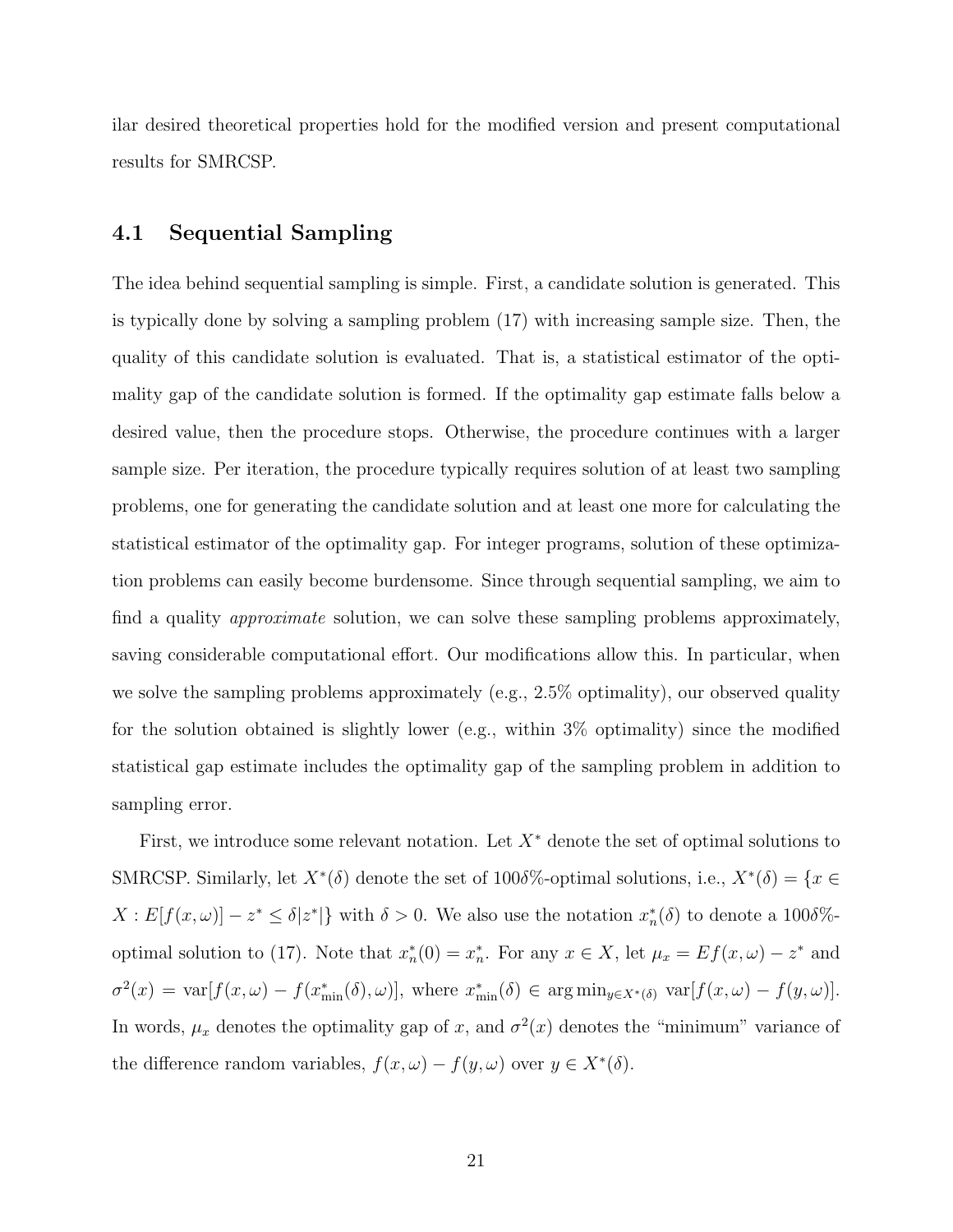**Optimality Gap Estimators:** Given a candidate solution  $x \in X$ , we denote the point estimator of the optimality gap,  $\mu_x$ , as  $G_n(x)$  and the point estimator of the variance,  $\sigma^2(x)$ , as  $s_n^2(x)$ . To obtain these estimators, we modify the single replication procedure (SRP) developed in (Bayraksan and Morton, 2006) such that the sampling problem is solved to 100 $\delta\%$  optimality. Let  $\bar{f}_n(x) = \frac{1}{n} \sum_{i=1}^n f(x, \omega^i)$ . The resulting estimators are:

$$
G_n(x) = \bar{f}_n(x) - \bar{f}_n(x_n^*(\delta))
$$
\n(18a)

$$
s_n^2(x) = \frac{1}{n-1} \sum_{i=1}^n \left[ (f(x, \omega^i) - f(x_n^*(\delta), \omega^i)) - G_n(x) \right]^2.
$$
 (18b)

Note that in (18) a sampling problem (17) with sample size n is solved approximately (e.g., via L-shaped) to obtain  $x_n^*(\delta)$ , and the same set of observations is used in all terms in (18) above. Since the sampling problem is solved to 1008% optimality, we do not know  $z_n^*$ , rather, we know upper and lower bounds on it, i.e.,  $\underline{z}_n^*(\delta) \leq z_n^* \leq \overline{z}_n^*(\delta)$ . Note that with the notation above, we can equivalently write  $z_n^* = \bar{f}_n(x_n^*)$  and  $\bar{z}_n^*(\delta) = \bar{f}_n(x_n^*(\delta))$ . We point out that estimators in (18) are different than  $\varepsilon$ -optimal SRP discussed in (Bayraksan and Morton, 2006). In  $\varepsilon$ -optimal SRP, lower bounds,  $\underline{z}_n^*(\delta)$ , are used instead of upper bounds,  $\overline{z}_n^*(\delta)$ , in the second term of (18a).  $\varepsilon$ -optimal SRP is designed for very small  $\varepsilon$ , while  $\delta$  is typically larger to allow for efficient solution of stochastic integer programs. With large  $\delta$ , when lower bounds are used, the estimators become overly conservative and the sequential sampling procedure does not stop in a reasonable amount of time. With the use of upper bounds, (18a) now underestimates  $\mu_x$  and we correct this by appropriately inflating the confidence interval on the candidate solution found.

**Outline of the Procedure:** At iteration  $l \geq 1$ , we select sample sizes,  $m_l$  and  $n_l$ , and use  $m_l$  to generate a candidate solution, denoted  $\hat{x}_l$ , and use  $n_l$  to evaluate the quality of this solution. To generate  $\hat{x}_l$ , we solve a sampling problem with  $m_l$  observations to  $100\delta_1^l\%$ optimality with  $0 \le \delta_1^l < 1$  such that  $\delta_1^l \downarrow 0$  as  $l \to \infty$  and set  $\hat{x}_l = x_{m_l}^*(\delta_1^l)$ . To evaluate  $\hat{x}_l$ 's quality, we solve a sampling problem with  $n_l$  observations to  $100\delta_2\%$  optimality,  $0 \le \delta_2 < 1$ , to obtain the estimators given in (18). In our implementation, we set  $\delta_1^1 = \delta_2$  and divide  $\delta_1^1$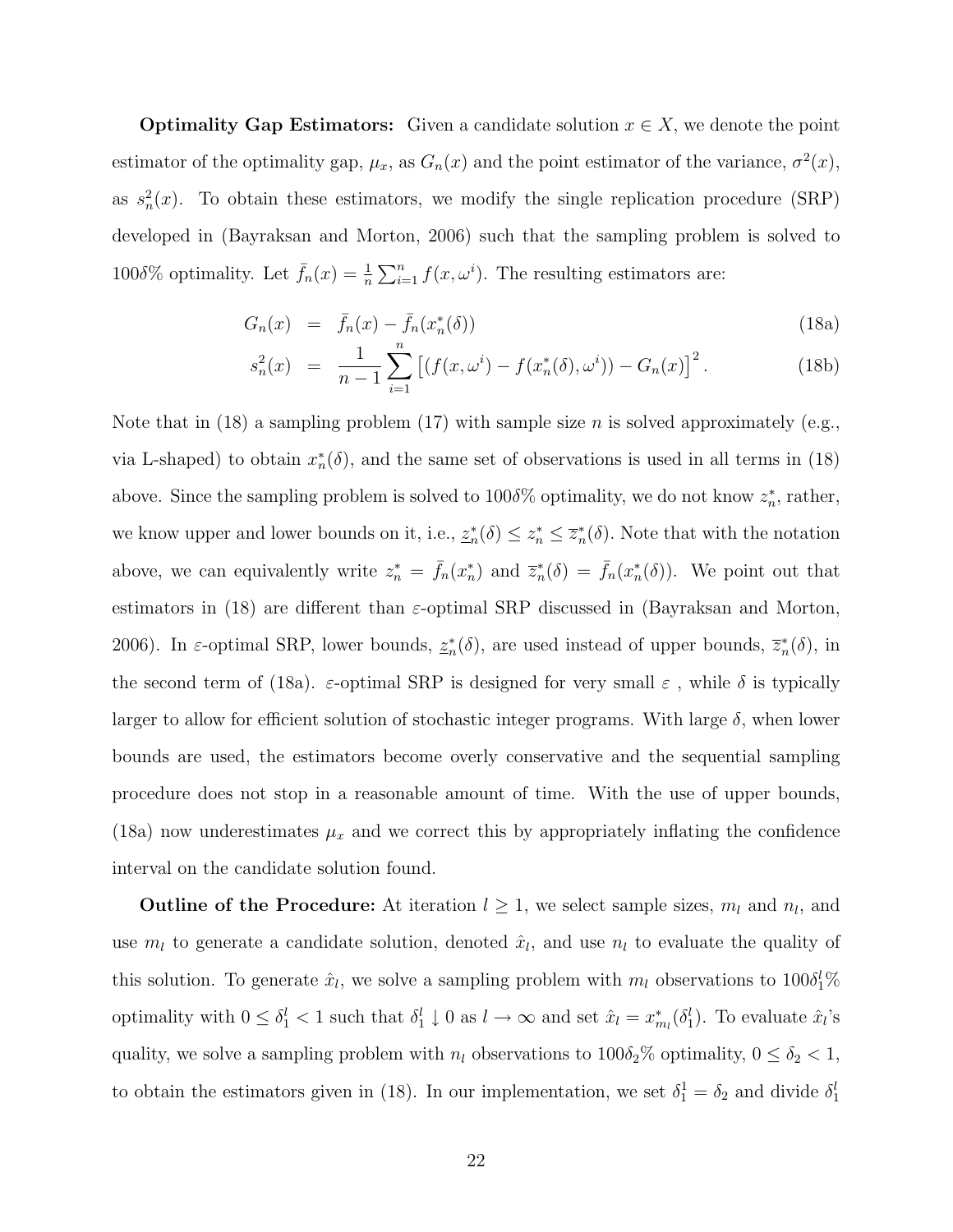| Input:  | Values for $h > h' > 0$ , $\epsilon > \epsilon' > 0$ , $0 < \alpha < 1$ , $p > 0$ and $0 \leq \delta_1^l < 1$ such that        |
|---------|--------------------------------------------------------------------------------------------------------------------------------|
|         | $\delta_1^l \downarrow 0$ as $l \to \infty$ and $0 \leq \delta_2 < 1$ .                                                        |
| Output: | A candidate solution, $\hat{x}_L$ , and a $(1 - \alpha)$ -level confidence interval on $\mu_L$ .                               |
|         | Step 1. (Initialize) Set $l = 1$ , calculate $n_l$ as given in (21) and set $m_l = 2 \cdot n_l$ .                              |
|         | Sample i.i.d observations $\omega_1^1, \omega_1^2, \ldots, \omega_1^{m_l}$ and independently sample i.i.d                      |
|         | observations $\omega_2^1, \omega_2^2, \ldots, \omega_2^{n_l}$ from the distribution of $\omega$ .                              |
| Step 2. | (Generate Candidate Solution) Use $\omega_1^1, \omega_1^2, \ldots, \omega_1^{m_l}$ to solve a sampling problem                 |
|         | to $100\delta_1^l\%$ optimality to obtain $x_{m_l}^*(\delta_1^l)$ . Set $\hat{x}_l = x_{m_l}^*(\delta_1^l)$ .                  |
|         | Step 3. (Assess Solution Quality) Given $\hat{x}_l$ , use $\omega_2^1, \omega_2^2, \ldots, \omega_2^{n_l}$ to solve a sampling |
|         | problem to $100\delta_2\%$ optimality to form $G_l$ and $s_l^2$ , given in (18).                                               |
| Step 4. | (Check Stopping Criterion) If $\{G_l \le h's_l + \epsilon'\}$ , then set $L = l$ , and go to 6.                                |
| Step 5. | (Increase Sample Size) Set $l = l + 1$ and calculate $n_l$ according to (21).                                                  |
|         | Set $m_l = 2 \cdot n_l$ . Sample $m_l - m_{l-1}$ i.i.d observations, $\omega_1^{m_{l-1}+1}, \ldots, \omega_1^{m_l}$ , and      |
|         | independently sample $n_l - n_{l-1}$ i.i.d observations $\omega_2^{n_{l-1}+1}, \dots, \omega_2^{n_l}$ from the                 |
|         | distribution of $\omega$ . Update $\delta_1^l$ . Go to 2.                                                                      |
|         | Step 6. (Output Approximate Solution) Output candidate solution $\hat{x}_L$ and                                                |
|         | a one-sided confidence interval on $\mu_L$ , $\left 0, \; h s_T + \epsilon + \delta_2 \overline{z}_{n_L}^*(\delta_2)\right $ . |

Figure 3: Sequential sampling procedure to obtain quality approximate solutions as implemented in our computational results.

by 2 if the procedure does not stop for the next 25 iterations. We augment the observations from the previous iteration by generating  $m_l - m_{l-1}$  and  $n_k - n_{k-1}$  additional independent observations. To simplify notation, from now on, we drop the dependence on the candidate solution,  $\hat{x}_l$ , and the sample size  $n_l$ , and simply denote  $\mu_l = \mu_{\hat{x}_l}$ ,  $\sigma_l^2 = \sigma^2(\hat{x}_l)$ ,  $G_l = G_{n_l}(\hat{x}_l)$ and  $s_l = s_{n_l}(\hat{x}_l)$ .

A brief algorithmic statement of the sequential sampling procedure, as implemented in our computational results, is given in Figure 3. The procedure terminates the first time  $G_l$ falls below  $h's_l > 0$  plus a small positive number  $\epsilon'$ , i.e.,

$$
L = \inf_{l \ge 1} \{ l : G_l \le h's_l + \epsilon' \}. \tag{19}
$$

Let  $h > h' > 0$  and  $\epsilon > \epsilon' > 0$  (typically, epsilon terms are small, e.g., around 10<sup>-7</sup>). When the algorithm terminates with approximate solution  $\hat{x}_L$ , a confidence interval on its optimality gap,  $\mu_L$ , is given by

$$
[0, hs_L + \epsilon + \delta_2 \overline{z}_{n_L}^*(\delta_2)], \qquad (20)
$$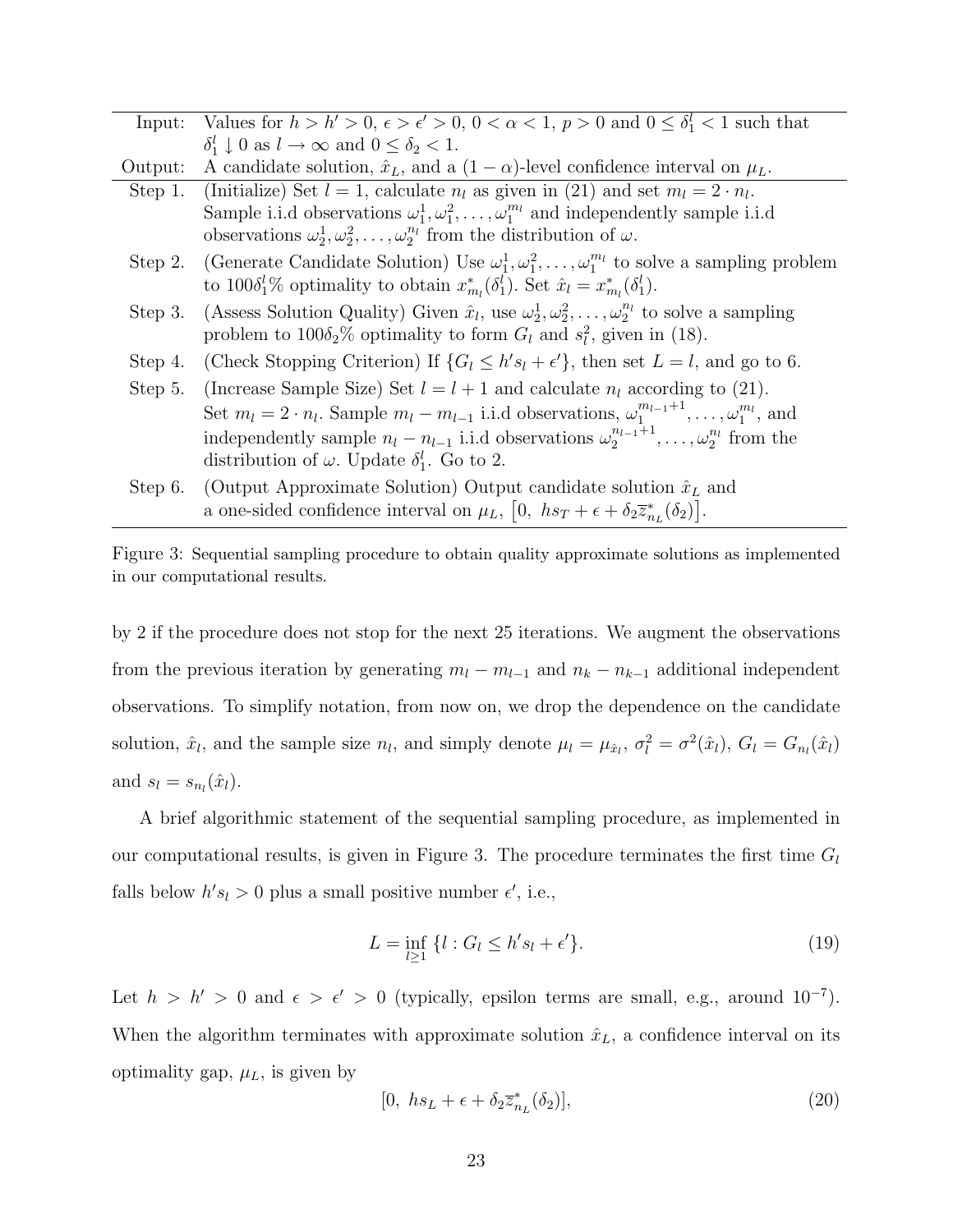where  $\overline{z}_{n_L}^*(\delta_2) = \overline{f}_{n_L}(x_{n_L}^*(\delta_2))$  is obtained from  $G_L$  (see (18a)). We show below this confidence interval (CI) is asymptotically valid when the sample sizes  $n_l$  satisfy

$$
n_l \ge \left(\frac{1}{h - h'}\right)^2 \left(c_p + 2p \ln^2 l\right),\tag{21}
$$

where  $c_p = \max\{2\ln\left(\sum_{j=1}^{\infty} j^{-p\ln j}/\right)$  $\sqrt{2\pi}\alpha$ , 1. Here,  $p > 0$  is a parameter that affects the number of samples we generate. See (Bayraksan and Morton, 2008) for more details on the parameters.

Theoretical Properties: Two desired properties are: (i) the procedure stops in a finite number of iterations with probability one (w.p.1) and (ii) terminates with a quality solution with a desired probability. The theorem below summarizes conditions under which these properties hold.

**Theorem 1.** Suppose  $X \neq \emptyset$ ,  $|X| < \infty$ ,  $E \sup_{x \in X} |f(x, \omega)| < \infty$  and that the distribution of  $\omega$  has a bounded support. Let  $\omega_i^1, \omega_i^2, \ldots$ ,  $i = 1, 2$ , be i.i.d as  $\omega$ . Let  $\epsilon > \epsilon' > 0$ ,  $p > 0$ ,  $0 < \alpha < 1$  and  $0 \leq \delta_2 < 1$  be fixed and let  $0 \leq \delta_1^l < 1$  be such that  $\delta_1^l \downarrow 0$  as  $l \to \infty$ . Consider the sequential sampling procedure where  $n_l$  is increased according to (21),  $m_l \rightarrow$  $\infty$  as  $l \to \infty$  and the optimality gap estimators are calculated according to (18). If the procedure stops at iteration L according to (19) then, (i)  $P(L < \infty) = 1$ , and (ii)  $\liminf_{h \downarrow h'} P\left(\mu_L \leq hs_L + \epsilon + \delta_2 \bar{z}_{n_L}^*(\delta_2)\right) \geq 1 - \alpha.$ 

*Proof.* (i) 
$$
P(L = \infty) \leq \liminf_{l \to \infty} P(G_l > h's_l + \epsilon')
$$

$$
\leq \liminf_{l \to \infty} P(\bar{f}_{n_l}(\hat{x}_l) - \bar{f}_{n_l}(x^*_{n_l}) > \epsilon')
$$
(22)

$$
\leq \liminf_{l \to \infty} P(|\bar{f}_{n_l}(\hat{x}_l) - \bar{f}_{n_l}(x_{n_l}^*) - \mu_l| > \epsilon' - \mu_l), \tag{23}
$$

where (22) follows from  $h's_l > 0$ , and  $G_l \leq \bar{f}_{n_l}(\hat{x}_l) - \bar{f}_{n_l}(x_{n_l}^*)$ . The right hand side of (23) is zero, since  $\bar{f}_{n_l}(x)$  converges to  $E[f(x,\omega)]$  uniformly in X;  $\bar{f}_{n_l}(x_{n_l}^*) = z_{n_l}^*$  converges to z<sup>\*</sup>; and  $\mu_l \downarrow 0$  w.p.1, for |X| finite, as  $l \to \infty$ , see Proposition 2.1 of (Kleywegt et al., 2001). (ii) Let  $\Delta h = h - h'$ ,  $\Delta \epsilon = \epsilon - \epsilon'$  and define  $D_l = \bar{f}_{n_l}(\hat{x}_l) - \bar{f}_{n_l}(x_{\min}^*(\delta_2))$ , where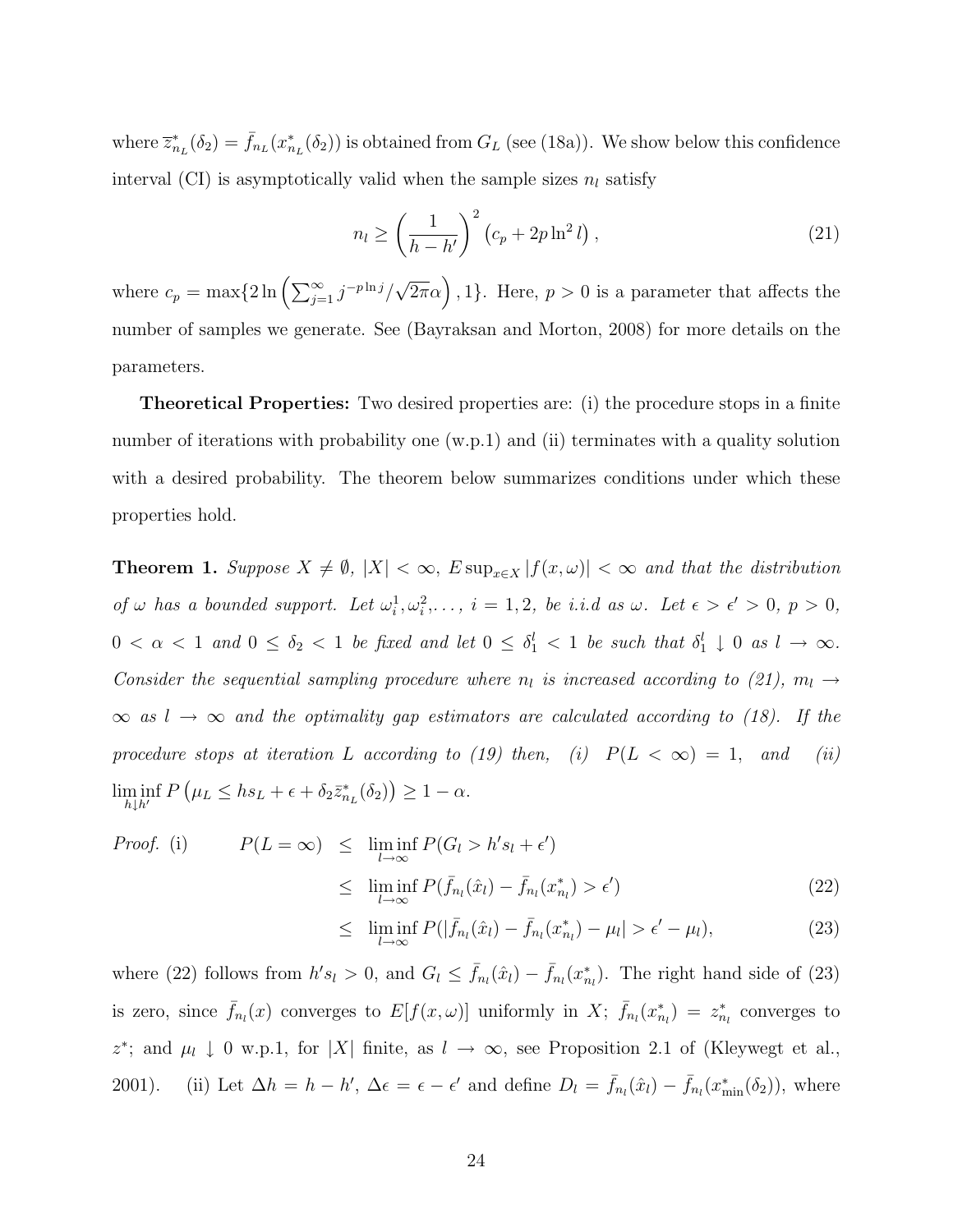$x_{\min}^*(\delta_2) \in \arg \min_{y \in X^*(\delta_2)} \text{var}[f(\hat{x}_l, \omega) - f(y, \omega)].$  Note that

$$
P(\mu_L > hs_L + \epsilon + \delta_2 \overline{z}_{n_L}^*(\delta_2)) \leq P(\mu_L \geq G_L + \delta_2 \overline{z}_{n_L}^*(\delta_2) + \Delta hs_L + \Delta \epsilon)
$$
  

$$
\leq \sum_{l=1}^{\infty} P(G_l + \delta_2 \overline{z}_{n_l}^*(\delta_2) - \mu_l \leq -\Delta hs_l - \Delta \epsilon)
$$
  

$$
\leq \sum_{l=1}^{\infty} P(D_l - \mu_l \leq -\Delta hs_l - \Delta \epsilon), \qquad (24)
$$

where (24) follows from the fact that  $G_l + \delta_2 \overline{z}_{n_l}^*(\delta_2) \geq D_l$ , w.p.1 for all l. The rest of the proof is same as in proof of Theorem 3 in (Bayraksan and Morton, 2008). We note that the required assumptions of the existence of moment generating functions, the central limit theorem for the difference random variables  $D_l$  and  $\liminf_{n\to\infty} s_n(x) \geq \sigma^2(x)$ , w.p.1 for all  $x \in X$  are satisfied since  $\omega$  has a bounded support, sampling is done in an i.i.d fashion and  $|X|$  is finite.  $\Box$ 

Part (ii) of Theorem 1 implies that the CI on the optimality gap of the candidate solution found by the procedure, given in  $(20)$ , is a valid CI for values of h close to h'. We note that while this is an asymptotic result, CIs formed in much simpler settings such as for the mean of a random variable are often only asymptotically valid. Also note that the hypotheses of Theorem 1 are satisfied by SMRCSP, that is,  $X \neq \emptyset$ ,  $|X| = JT < \infty$  and SMRCSP has relatively complete recourse, and  $\omega$  has bounded support, thus,  $E \sup_{x \in X} |f(x, \omega)| < \infty$ , provided the cost terms are finite. As a final remark, we note that when  $\delta_2 = 0$ , the above is same as the sequential procedure in (Bayraksan and Morton, 2008) with estimators SRP. However, for  $\delta_2 > 0$ , the estimators (18) and CI (20) are different. These changes, along with approximate solution of the sampling problems for generating the candidate solutions (i.e.,  $\delta_1^l > 0$ ) are essential to enable efficient solution of stochastic integer programs via a sampling method.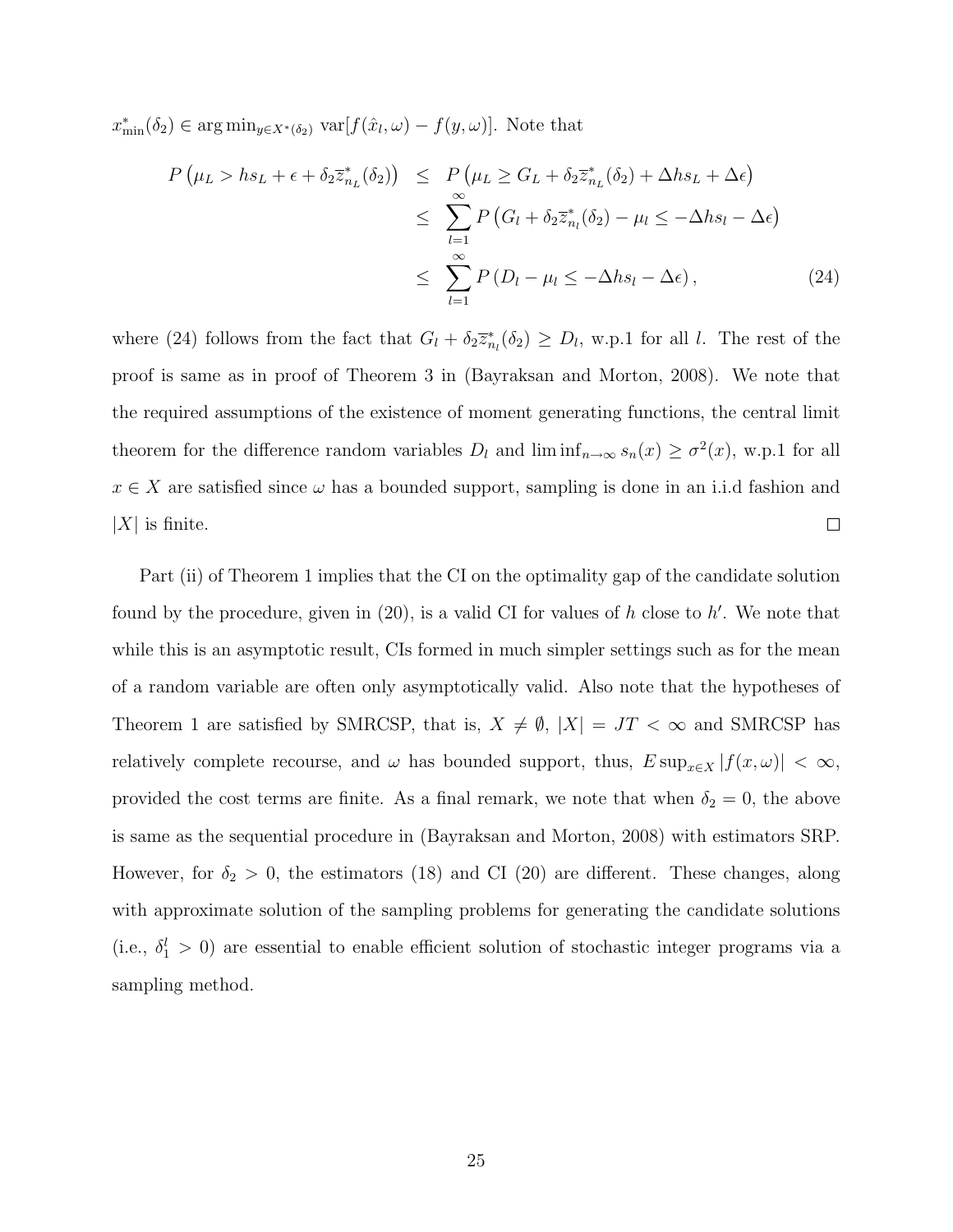#### 4.2 Computational Results

We first run the sequential sampling procedure on the eight test problems (all but 40-5-1) from Section 3.3 that were solved to within 1% optimality. We use these small problems to verify the sampling procedure by comparing against the solutions found by the exact procedure. We then test the performance of the sampling procedure on larger problems with up to  $10^{24}$  scenarios. We set  $h = 0.312$  and  $h' = 0.025$  resulting in  $n_1 = 50$  and  $m_1 = 100$ and set  $\delta_1^1 = \delta_2 = \delta$ . Following Bayraksan and Morton (2008), the other parameters are set to  $\alpha = 0.10, \, \epsilon' = 1 \times 10^{-7}, \, \epsilon = 2 \times 10^{-7}, \, \text{and } p = 1.91 \times 10^{-1}.$ 

Table 4 presents the results of the sampling procedure performed on the test problems from Section 3.3. Column "L" reports the number of iterations at termination, column " $m<sub>L</sub>$ " lists the sample size used to generate the solution found by the procedure  $(m_L = 2n_L)$ , and column "CI%" reports the output confidence interval's width given in (20) divided by the exact solution objective from the solutions on the right-hand-side of Table 3. The "gap%" reports the percentage difference between the actual objective function values of the sampling solution and the exact solution. In some cases, the sampling procedure found a better solution than the exact solution as indicated by negative gap% values. All values are reported with a 90% CI around the means. While the output confidence interval on the gap is slightly inflated, the optimality gap compared to the exact objective remains small. The procedure is run with  $1 - \alpha = 0.90$  (see part (ii) of Theorem 1), resulting in an empirical

| $\delta = 2.5\%$ | Average of 10 runs for each problem |                 |                     |                            |  |  |  |  |
|------------------|-------------------------------------|-----------------|---------------------|----------------------------|--|--|--|--|
| problem          | L                                   | m <sub>L</sub>  | $CI\%$              | $\text{gap}\%$             |  |  |  |  |
| $20 - 5 - 1$     | $2.0 \pm 0.7$                       | $102.8 \pm 1.9$ | $3.78\% \pm 0.62\%$ | $\sqrt{0.37\% \pm 0.09\%}$ |  |  |  |  |
| $20 - 5 - 2$     | $1.6 \pm 0.4$                       | $101.4 \pm 1.0$ | $3.27\% \pm 0.59\%$ | $0.19\% \pm 0.16\%$        |  |  |  |  |
| $20 - 5 - 3$     | $1.5 \pm 0.4$                       | $101.2 \pm 1.0$ | $5.32\% \pm 1.26\%$ | $1.99\% \pm 0.23\%$        |  |  |  |  |
| $40 - 5 - 2$     | $2.2 + 1.1$                         | $103.2 \pm 3.2$ | $3.55\% \pm 0.48\%$ | $0.24\% \pm 0.19\%$        |  |  |  |  |
| $40 - 5 - 3$     | $1.6 \pm 0.6$                       | $101.6 \pm 1.5$ | $4.25\% \pm 0.68\%$ | $1.41\% \pm 0.05\%$        |  |  |  |  |
| $80 - 5 - 1$     | $2.3 \pm 0.7$                       | $103.4 \pm 1.9$ | $3.04\% \pm 0.14\%$ | $0.28\% \pm 0.19\%$        |  |  |  |  |
| $80 - 5 - 2$     | $1.4 \pm 0.4$                       | $101.0 \pm 1.0$ | $2.86\% \pm 0.10\%$ | $-0.08\% \pm 0.13\%$       |  |  |  |  |
| $80 - 5 - 3$     | $3.1 + 1.1$                         | $106.0 \pm 3.4$ | $2.63\% \pm 0.51\%$ | $0.35\% \pm 0.27\%$        |  |  |  |  |

Table 4: Results from the sampling procedure when the sampling problems were solved to 2.5% optimality.  $79/80 = 99\%$  of runs resulted in actual optimality gaps within the gap estimate.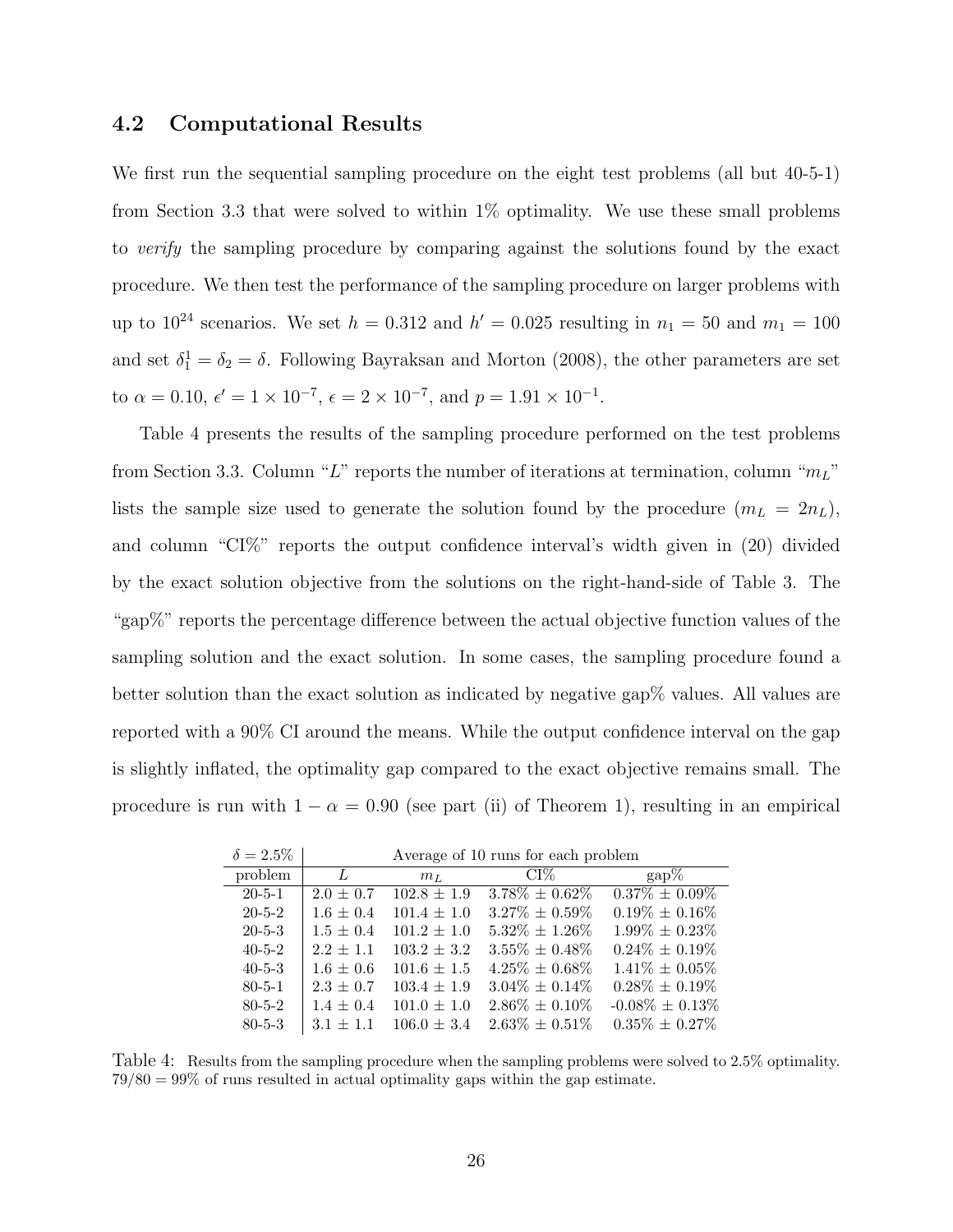coverage probability of  $0.99 \pm 0.01$  (79 out of 80 runs). Note that this is an empirical coverage probability ( $\hat{p}$ ) along with a 90% CI half-width from 80 runs ( $\pm 1.645\sqrt{\hat{p}(1-\hat{p})/80}$ ).

The main advantage of the sampling procedure is to allow (approximate) solution of problems of practical scale. Therefore, we now examine the algorithm's performance on problems with a large number of scenarios. We modified the test problems from Section 3.3 giving each job two processing time scenarios for a total of  $2<sup>J</sup>$  scenarios, for  $J = 20, 40,$  and 80. We label the modified test problems with a large number of scenarios by adding \* to the instance number. For instance, problem  $20-5-1$  has  $2^{10} = 1024$  scenarios and problem  $20-5-1*$  has  $2^{20}$  scenarios. Initially, all modified problems reached the 10 hour time limit on the sampling procedure. However, we found that this was due to  $\bar{\rho}$  values close to 1. By extending the planning horizon from  $T = 50$  to  $T = 60$ , we were able to lower the densities to around 0.8 - 0.9 (see Section 3.4). The slight change in density resulted in a dramatic difference in solution times that are reported in Tables 5-7. We report on selected problems for brevity. It is impossible to solve even the 20 job problem exactly since with 2<sup>20</sup> scenarios the computer runs out of memory at the first iteration. Therefore, we cannot report the actual quality of the solutions but we can provide an upper bound on the quality by comparing the sampling solution CI to the solution of the expected value problem, which provides a valid lower bound on the stochastic problem. The expected value processing times were calculated as  $\lfloor \bar{p}_j \rfloor$  for  $j = 1, ..., J$ . The " $\overline{CI}\%$ " column is CI divided by the objective from the expected value problem.

Tables 5-7 indicate that larger values of  $\delta$  can considerably reduce solution times while still obtaining high-quality solutions. In particular  $\delta = 2.5\%$  problems are solved very quickly. We note that  $\overline{CI}\%$  provides an upper bound on  $CI\%$  and in light of Table 4, we believe the actual solutions are much closer to optimality.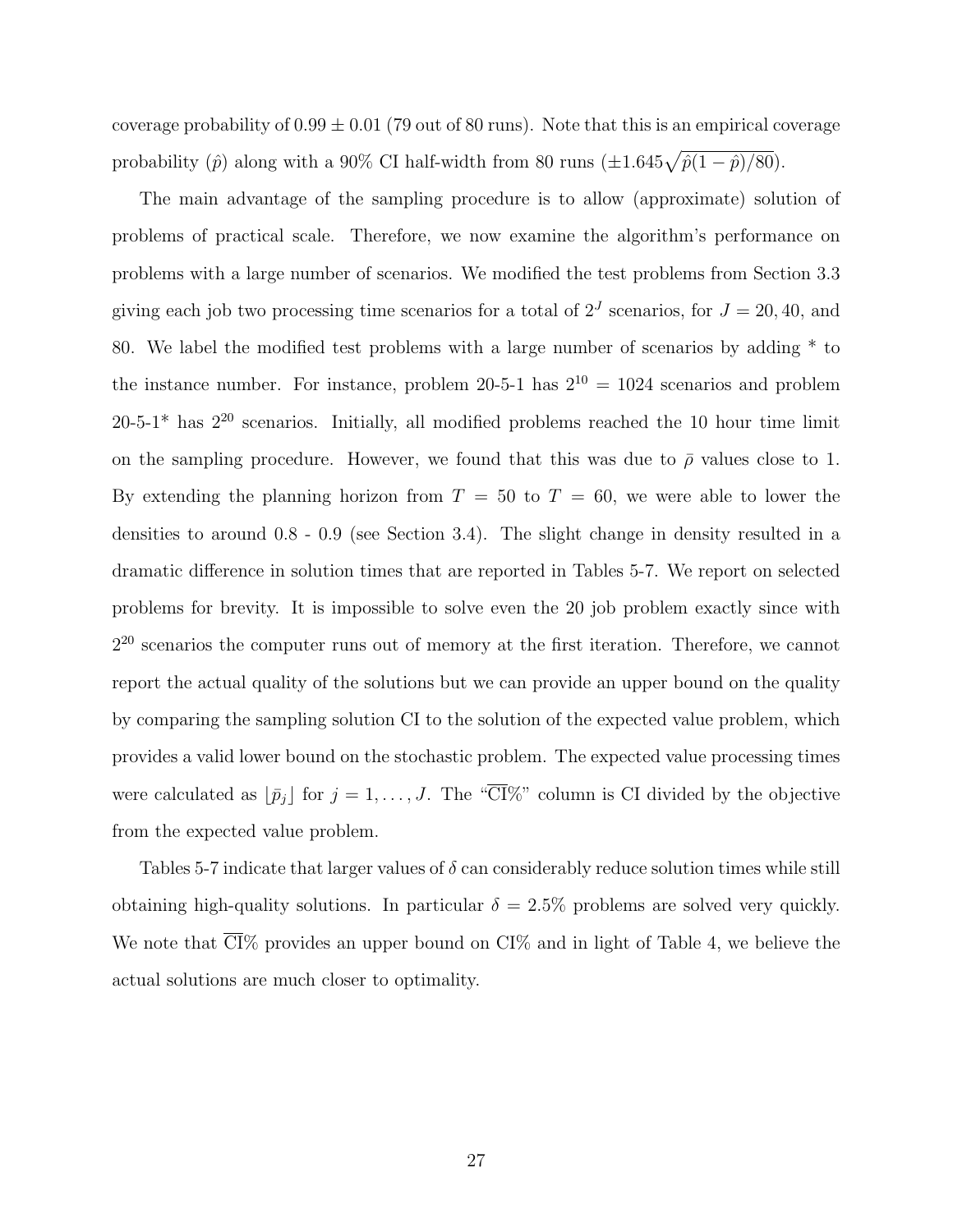| $\delta = 1\%$ | Average of 10 runs for each problem |      |  |         |      |                                                                                                 |  |  |  |  |
|----------------|-------------------------------------|------|--|---------|------|-------------------------------------------------------------------------------------------------|--|--|--|--|
| problem        | $ \Omega $                          | time |  | $m_{L}$ | - CH | CI%                                                                                             |  |  |  |  |
| $20 - 5 - 1*$  | $1.05 \times 10^{6}$                |      |  |         |      | $24,426 \pm 5657$ $1.7 \pm 0.3$ $101.4 \pm 0.5$ $10.3 \pm 2.6$ $2.20\% \pm 0.56\%$              |  |  |  |  |
| $40 - 5 - 2^*$ | $1.10 \times 10^{12}$               |      |  |         |      | $2556 \pm 2908$ $1.4 \pm 0.4$ $101.0 \pm 1.0$ $23.2 \pm 4.7$ $1.83\% \pm 0.37\%$                |  |  |  |  |
|                |                                     |      |  |         |      | $80-5-1^*$   $1.21 \times 10^{24}$ 25,964 ± 7757 2.2 ± 0.6 103.4 ± 1.9 44.5 ± 3.9 1.90% ± 0.17% |  |  |  |  |

Table 5: Solving problems to 1% optimality results in solutions with optimality gaps of around 2%.

| $\delta = 2\%$ | Average of 10 runs for each problem |             |              |                |      |                                                                                  |  |  |  |  |
|----------------|-------------------------------------|-------------|--------------|----------------|------|----------------------------------------------------------------------------------|--|--|--|--|
| problem        | $ \Omega $                          | time        | $\mathbf{L}$ | m <sub>L</sub> | - CT | $CI\%$                                                                           |  |  |  |  |
| $20 - 5 - 1*$  | $1.05 \times 10^6$                  |             |              |                |      | $2692 \pm 2411$ $3.6 \pm 1.5$ $107.4 \pm 4.3$ $12.8 \pm 3.1$ $2.73\% \pm 0.66\%$ |  |  |  |  |
|                | $40-5-2^*$   $1.10 \times 10^{12}$  |             |              |                |      | $437 \pm 125$ $3.3 \pm 1.5$ $106.4 \pm 4.2$ $26.1 \pm 4.2$ $2.05\% \pm 0.33\%$   |  |  |  |  |
|                | $80-5-1^*$   $1.21 \times 10^{24}$  | $938 + 223$ |              |                |      | $3.8 \pm 1.6$ $107.8 \pm 4.5$ $46.8 \pm 5.1$ $1.99\% \pm 0.22\%$                 |  |  |  |  |

Table 6: Lowering  $\delta$  to 2% reduces computation time by an order of magnitude and still provides quality solutions.

# 5 Conclusions

SMRCSP addresses the problem of determining an optimal schedule of multiple resource consuming jobs under uncertainty of processing times, resource consumptions, and resource capacities while allowing temporary resource capacity expansions for a cost. SMRCSP arises in operating room scheduling and many manufacturing and consulting applications. The single resource version arises in shipping berth allocation, semiconductor circuit design, and multiprocessor computer systems. The model presented creates schedules that minimize expected cost under uncertainty, and the formulation is generic allowing application of proposed methods to a variety of different objectives. The algorithm does not require input schedules to generate the proactive schedules. We solve the model with the L-shaped method, and we significantly improve the performance of the L-shaped method with GUB branching, trust regions, LP warm starting, and approximately solving the master problem. The combination of enhancements resulted in more than a 70% reduction in total solution time over 9 test problems. As our model handles uncertainties in processing times, resource consumption, and resource availabilities, problems of practical scale can quickly become intractable due to the prohibitively large number of scenarios. To alleviate this difficulty, we present and prove desired properties of a sequential sampling procedure that obtains high quality solutions without having to evaluate every scenario. Our computational results with up to  $10^{24}$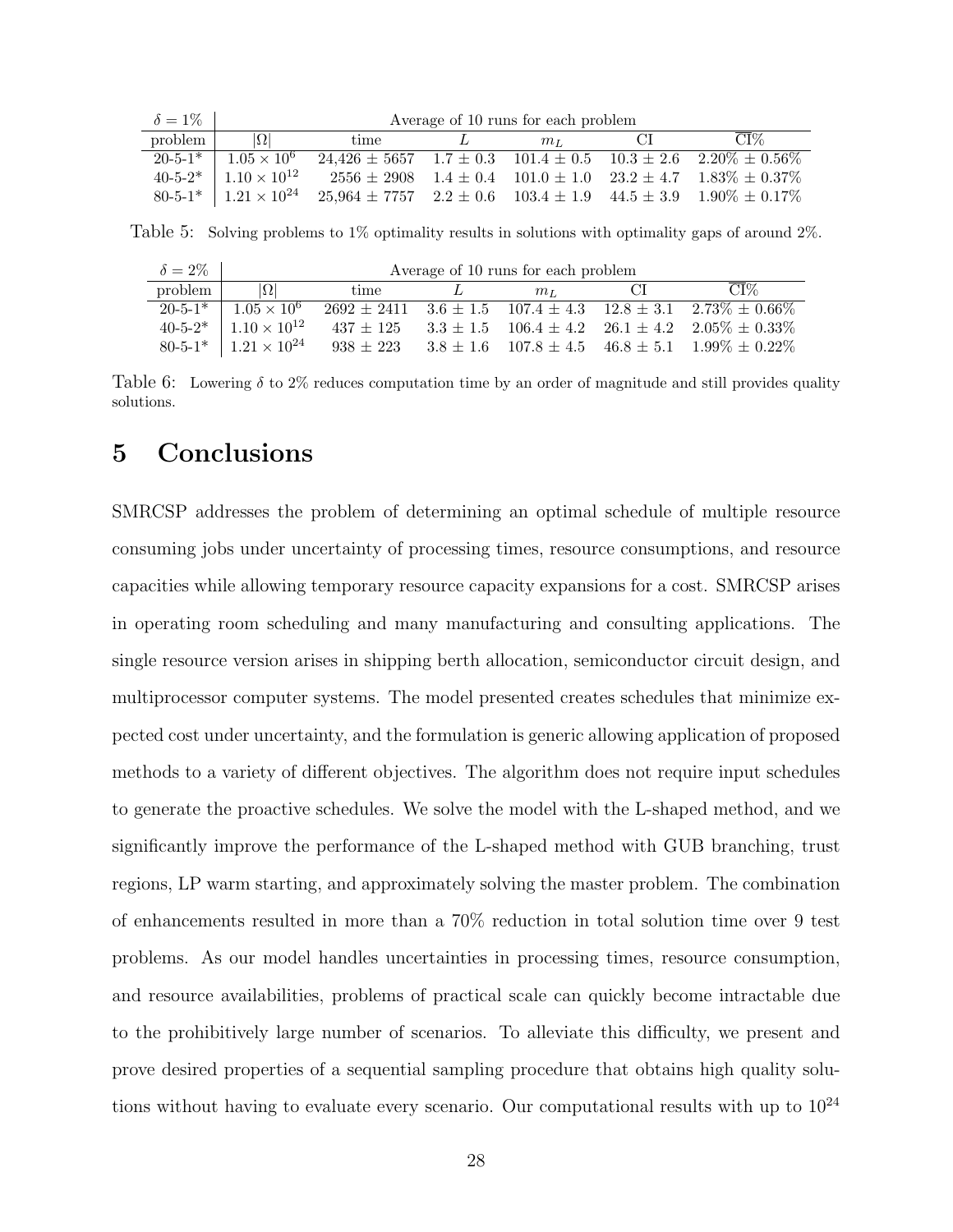| $\delta = 2.5\%$ | Average of 10 runs for each problem |      |             |       |        |                                                                                                                  |
|------------------|-------------------------------------|------|-------------|-------|--------|------------------------------------------------------------------------------------------------------------------|
| problem          | $ \Omega $                          | time | $L$ and $L$ | $m_L$ | - CI - | $\overline{\text{CT}}\%$                                                                                         |
|                  |                                     |      |             |       |        | $\frac{1}{20.5}$ -1*   $1.05 \times 10^6$ 668 ± 348 1.4 ± 0.4 101.0 ± 1.0 21.3 ± 1.9 4.54% ± 0.40%               |
|                  |                                     |      |             |       |        | $40-5-2^*$   $1.10 \times 10^{12}$ $343 \pm 24$ $2.9 \pm 0.9$ $105.2 \pm 2.4$ $44.5 \pm 1.8$ $3.50\% \pm 0.14\%$ |
|                  |                                     |      |             |       |        | $80-5-1^*$   $1.21 \times 10^{24}$ 694 ± 46 2.5 ± 0.8 104.4 ± 2.2 85.4 ± 2.8 3.64% ± 0.12%                       |

Table 7: Quality solutions are quickly found for problems with up to  $10^{24}$  scenarios.

scenarios indicate that quality solutions can be found quickly  $\leq 1000$  seconds) with this

methodology. We conclude the paper by summarizing insights gained:

- Problems are difficult to solve when the resource density, a measure of the ratio of total resource consumption to availability, is close to 1. When the density is  $\leq 0.8$  or  $\geq$  1.3, problems are typically computationally easier to solve.
- $\bullet$  A small increase in T can lower resource densities to a more desirable level. This also indicates that the jobs can be more efficiently scheduled within a longer time horizon.
- Alternatively, the number of jobs can be reduced by changing the problem to a job selection and scheduling problem. This can be achieved by changing "=" to " $\leq$ " in constraints (2) and changing the objective to maximize some profit measure. This change does not affect the model structure, and the solution method developed in this paper remains valid.
- Schedules resulting in  $w_{tk}^{\omega} > 0$  for a sufficiently large number of  $\omega \in \Omega$  indicate resource bottlenecks in resource k in period t. Resources k with  $z_{tk}^{\omega} > 0$  for a sufficiently large number of  $\omega \in \Omega$  indicate resources that may benefit from permanent expansion.
- When the resources are tight  $(\bar{\rho} \geq 1)$ , jobs are optimally started either as early as possible or as late as possible. As the resources become more available, jobs with medium processing times tend to start later while jobs with small and large processing times tend to start early.
- The sequential sampling procedure may be quite slow to converge when resource densities are close to 1. By a small increase in  $T$ , the procedure stops in a reasonable time. Preliminary computational results indicate 110 scenarios can be enough to find a quality approximate solution for this problem class.

#### Acknowledgments

We thank the referees for their insightful comments and Ken Baker for valuable input on an earlier version of this paper. This research is partially supported by the National Science Foundation under Grant EFRI-0835930.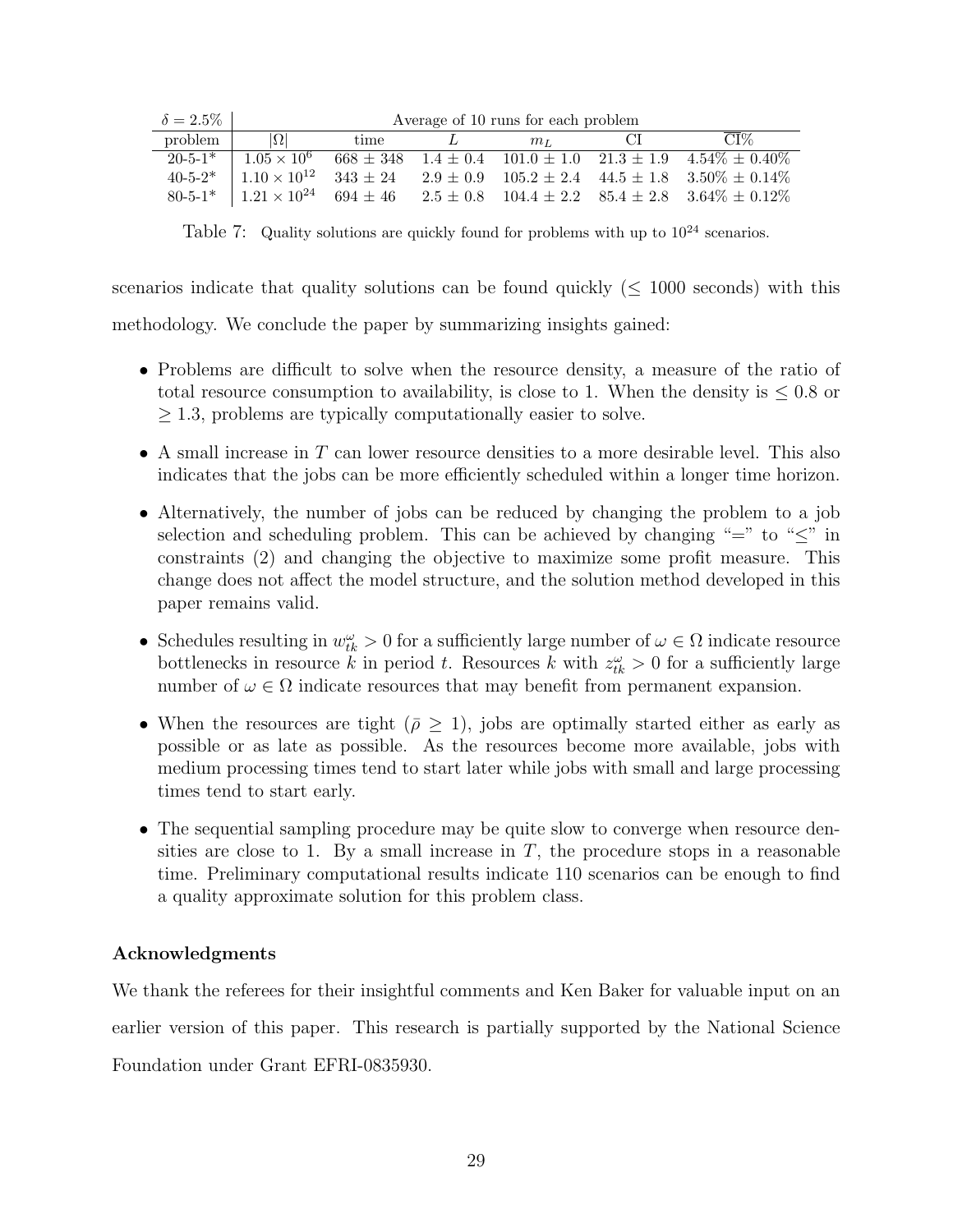### References

- Aytug, H., M. Lawley, K. McKay, S. Mohan, and R. Uzsoy (2005). Executing production schedules in the face of uncertainties: A review and some future directions. European Journal of Operational Research 161, 86–110.
- Baker, K. and D. Trietsch (2007). Safe scheduling. In Tutorials in Operations Research, pp. 79–101. INFORMS.
- Bayraksan, G. and D. Morton (2006). Assessing solution quality in stochastic programs. Mathematical Programming 108, 495–514.
- Bayraksan, G. and D. Morton (2008). A sequential sampling procedure for stochastic programming. Technical report, Department of Systems and Industrial Engineering, the University of Arizona. Available at: http://www.sie.arizona.edu/faculty/guzinb/publications.htm.
- Benders, J. (1962). Partitioning procedures for solving mixed-variable programming problems. Numerische Mathematik 4, 238–252.
- Birge, J. and M. Dempster (1996). Stochastic programming approaches to stochastic scheduling. Journal of Global Optimization  $9(3-4)$ , 417-451.
- Birge, J. and F. Louveaux (1997). Introduction to Stochastic Programming. Springer New York.
- Brucker, P. (2001). Scheduling Algorithms (3 ed.). Springer.
- Cai, X., C. Lee, and C. Li (1998). Minimizing total completion time in two-processor task systems with prespecified processor allocations. Naval Research Logistics 45, 231–242.
- Chan, L., A. Muriel, and D. Simchi-Levi (1998). Parallel machine scheduling, linear programming, and parameter list scheduling heuristics. Operations Research 46, 729–741.
- Chen, J. and C. Lee (1999). General multiprocessor task scheduling. Naval Research Logistics 46, 57–74.
- Cooper, D. (1976). Heuristics for scheduling resource constrained projects: An experimental comparison. Management Science 22, 1186–1194.
- Deblaere, F., E. Demeulemeester, W. Herroelen, and S. V. de Vonder (2007). Robust resource allocation decisions in resource-constrained projects. Decision Sciences 38, 5–37.
- Denton, B. and D. Gupta (2003). A sequential bounding approach for optimal appointment scheduling. IIE Transactions 35, 1003–1016.
- Drozdowski, M. (1996). Scheduling multiprocessor tasks An overview. European Journal of Operational Research 94, 215–230.
- Dyer, M. and L. Wolsey (1990). Formulating the single machine sequencing problem with release dates as a mixed integer program. Discrete Applied Mathematics 26, 255–270.
- Herroelen, W. (2007). Generating robust project baseline schedules. In Tutorials in Operations Research, pp. 124–144. INFORMS.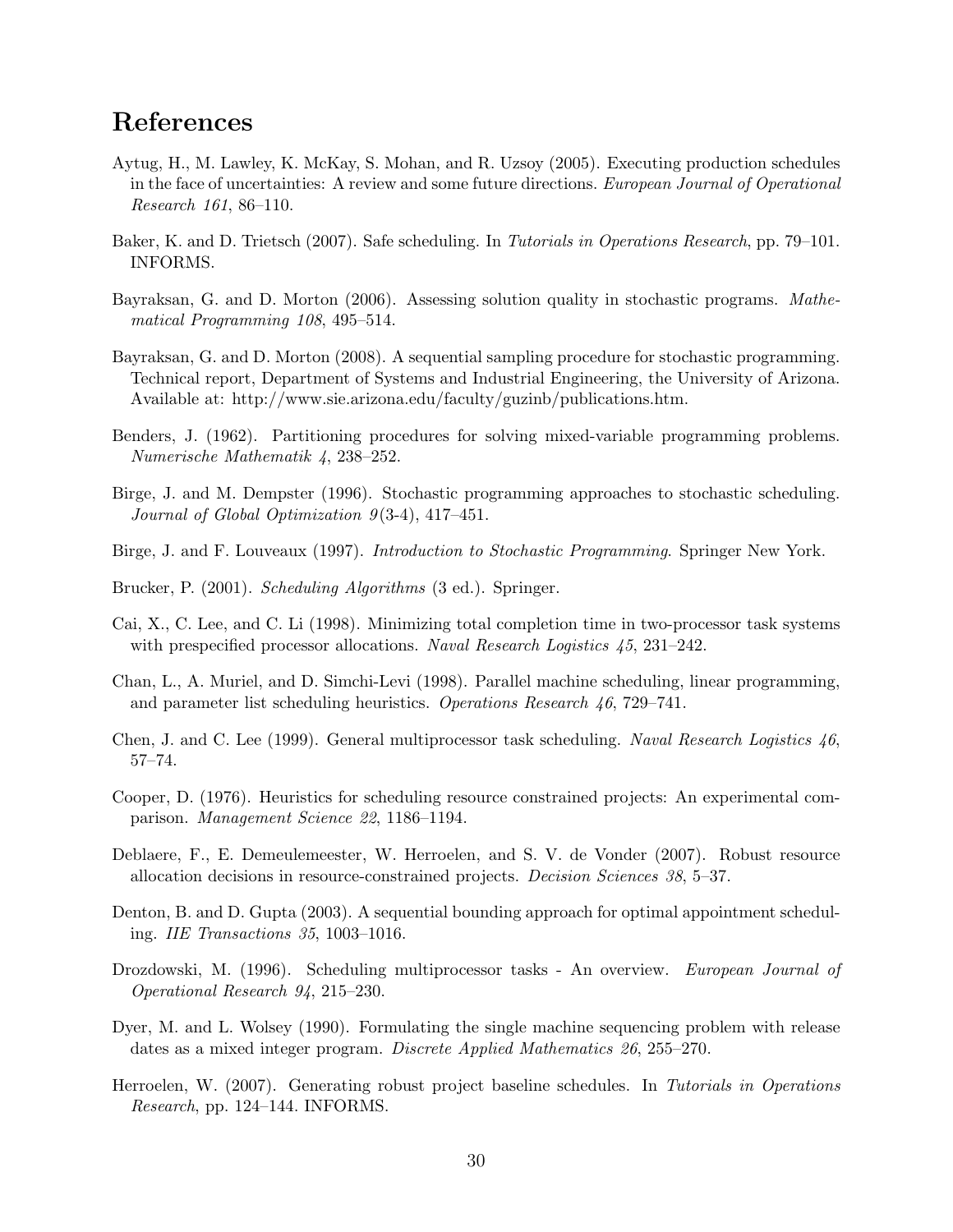- Herroelen, W. and R. Leus (2005). Project scheduling under uncertainty: Survey and research potentials. European Journal of Operational Research 165, 289–306.
- Herroelen, W. and B. D. Reyck (1999). Phase transitions in project scheduling. The Journal of the Operational Research Society 50, 148–156.
- Herroelen, W., B. D. Reyck, and E. Demeulemeester (1998). Resource-constrained project scheduling: A survey of recent developments. Computers and Operations Research 25 (4), 279–302.
- Higle, J. and S. Sen (1996). Stochastic Decomposition: A Statistical Method for Large Scale Stochastic Linear Programming. Kluwer Academic Publishers, Dordrecht.
- Hiriart-Urruty, J. and C. Lemaréchal (1993). Convex Analysis and Minimization Algorithms II. Comprehensive Studies in Mathematics. Springer-Verlag.
- Hoogeveen, J., S. van de Velde, and B. Veltman (1994). Complexity of scheduling multiprocessor tasks with prespecified processor allocations. Discrete Applied Mathematics 55, 259–272.
- Kiwiel, K. (1990). Proximity control in bundle methods for convex nondifferentiable minimization. Mathematical Programming 46, 105–122.
- Kleywegt, A., A. Shapiro, and T. Homem-De-Mello (2001). The sample average approximation method for stochastic discrete optimization. *SIAM Journal of Optimization 12*, 479–502.
- Kubale, M. (1987). The complexity of scheduling independent two-processor tasks on dedicated processors. Informations Processing Letters 24, 141–147.
- Lee, C. and X. Cai (1999). Scheduling one and two-processor tasks on two parallel processors. IIE Transactions 31, 445–455.
- Leus, R. and W. Herroelen (2004). Stability and resource allocation in project planning. IIE Transactions 36, 667–682.
- Linderoth, J. and S. Wright (2003). Decomposition algorithms for stochastic programming on a computational grid. Computational Optimization and Applications 24, 207–250.
- Marchand, H. and L. Wolsey (1999). The 0-1 knapsack problem with a single continuous variable. Mathematical Programming 85, 15–33.
- Miller, A., G. Nemhauser, and M. Savelsbergh (2000). On the capacitated lot-sizing and continuous 0-1 knapsack polyhedra. European Journal of Operational Research 125, 298–315.
- Möhring, R., A. Schultz, F. Stork, and M. Uetz (2001). On project scheduling with irregular starting time costs. Operations Research Letters 28, 149–154.
- Möhring, R., A. Schultz, F. Stork, and M. Uetz (2003). Solving project scheduling problems by minimum cut computations. Management Science 49, 330–350.
- Morton, D. and E. Popova (2004). A bayesian stochastic programming approach to an employee scheduling problem. IIE Transactions 36, 155–167.
- Pascoe, T. (1966). Allocation of resources CPM. Rev fr Rech opér 38, 31–38.